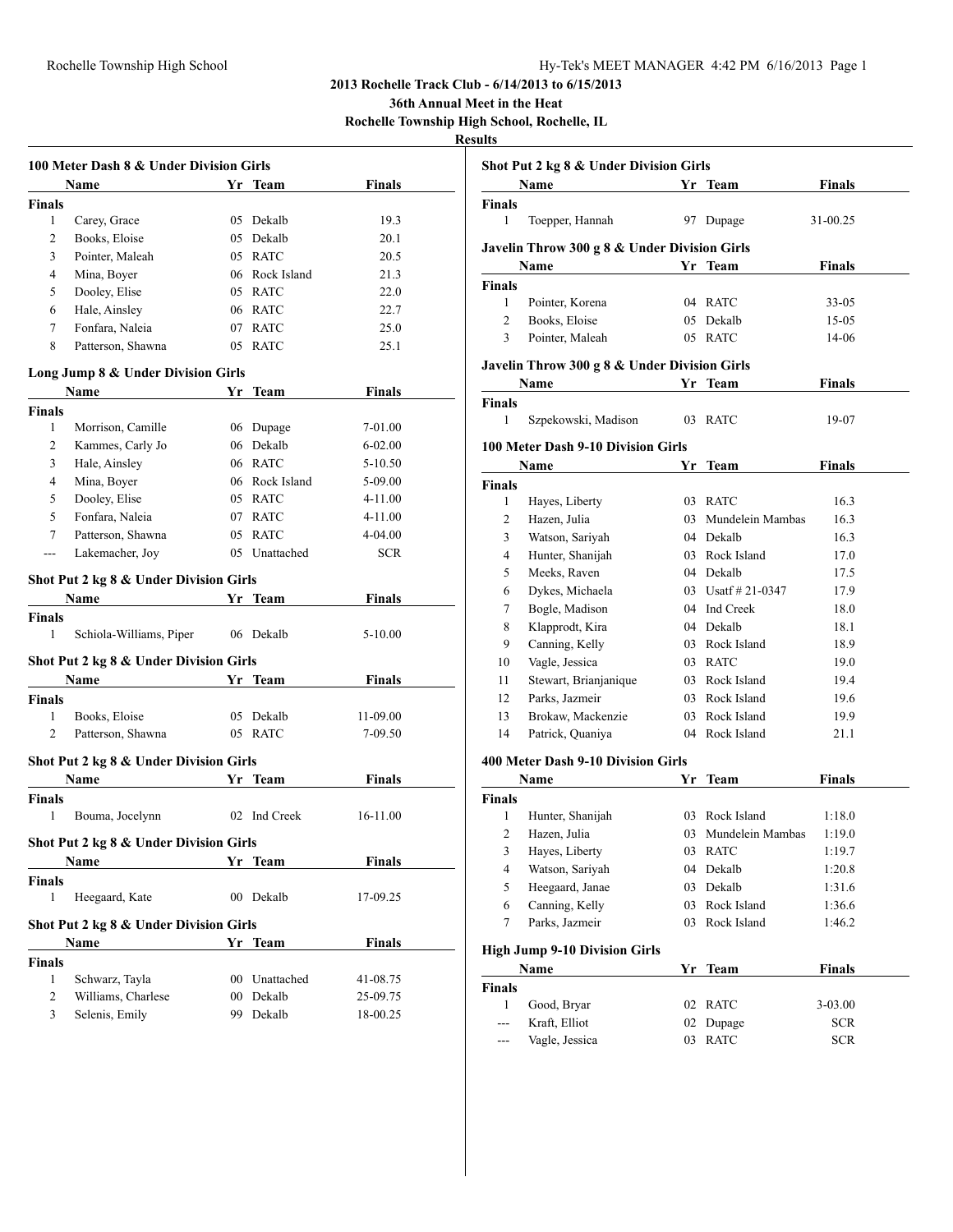**36th Annual Meet in the Heat**

**Rochelle Township High School, Rochelle, IL**

|                | <b>High Jump 9-10 Division Girls</b> |    |                              |               |
|----------------|--------------------------------------|----|------------------------------|---------------|
|                | Name                                 | Yr | Team                         | <b>Finals</b> |
| <b>Finals</b>  |                                      |    |                              |               |
| 1              | Van Wyne, Marisa                     | 00 | Ind Creek                    | 4-05.00       |
|                | <b>High Jump 9-10 Division Girls</b> |    |                              |               |
|                | Name                                 | Yr | Team                         | Finals        |
| Finals         |                                      |    |                              |               |
| 1              | Ferrero, Natasha                     | 99 | Hurdle Central               | 4-03.00       |
| 2              | Kraft, Cassidy                       | 99 | Dupage                       | $3 - 11.00$   |
| $\overline{a}$ | Kainrath, Lauren                     | 98 | Dupage                       | <b>SCR</b>    |
|                | <b>High Jump 9-10 Division Girls</b> |    |                              |               |
|                | Name                                 | Yr | Team                         | <b>Finals</b> |
| Finals         |                                      |    |                              |               |
| 1              | Kyler, Chantel                       |    | 96 Dekalb                    | 4-09.00       |
| 2              | Stanczykiewicz, Katie                |    | 97 Mundelein Mambas          | 4-07.00       |
| 2              | Smith, Taylor                        |    | 96 Hurdle Central            | 4-07.00       |
| 2              | Toland, Kelsey                       | 97 | Mundelein Mambas             | 4-07.00       |
|                | <b>High Jump 9-10 Division Girls</b> |    |                              |               |
|                | <b>Name</b>                          | Yr | Team                         | <b>Finals</b> |
| <b>Finals</b>  |                                      |    |                              |               |
| 1              | Torres, Bre                          | 95 | <b>RATC</b>                  | 4-05.00       |
|                | <b>Long Jump 9-10 Division Girls</b> |    |                              |               |
|                | Name                                 | Yr | Team                         | Finals        |
| <b>Finals</b>  |                                      |    |                              |               |
| 1              | Klapprodt, Kira                      | 04 | Dekalb                       | 9-03.00       |
| $\mathbf{2}$   | Vagle, Jessica                       | 03 | <b>RATC</b>                  | 9-00.00       |
| 3              | Bogle, Madison                       |    | 04 Ind Creek                 | 8-07.00       |
| 4              | Dykes, Michaela                      |    | 03 Usatf # 21-0347           | 8-04.50       |
| 5              | Heegaard, Janae                      | 03 | Dekalb                       | 8-01.00       |
| 6              | Pointer, Korena                      |    | 04 RATC                      | $6 - 11.00$   |
| 7              | Canning, Kelly                       | 03 | Rock Island                  | 6-07.00       |
| 8              | Rusk, Hannah                         | 04 | Rock Island                  | 6-01.00       |
| 9              | Brown, Olivia                        | 04 | Rock Island                  | 5-06.50       |
| 10             | Patrick, Quaniya                     | 04 | Rock Island                  | 5-04.00       |
|                |                                      |    |                              |               |
|                | 100 Meter Dash 11-12 Division Girls  |    |                              |               |
|                | Name                                 | Yr | <b>Team</b>                  | <b>Finals</b> |
| <b>Finals</b>  |                                      |    |                              |               |
| 1              | Salazar, Egypt                       | 01 | Rock Island                  | 16.5          |
| $\mathbf{2}$   | Hickey, Anne                         | 01 | <b>RATC</b>                  | 16.8          |
| 3              | Ferrari, Makenna                     | 01 | $\ensuremath{\mathsf{RATC}}$ | 17.0          |
| 4              | Stover, Cecillia                     | 01 | <b>RATC</b>                  | 17.3          |
| 5              | Bleimund, Anna                       | 01 | Dupage                       | 17.6          |
| 6              | Andrews, Rea                         | 02 | Ind Creek                    | 18.0          |
| 7              | Geceza, Emily                        |    | 02 Ind Creek                 | 18.0          |
| 8              | Selenis, Gabrielle                   | 02 | Dekalb                       | 19.7          |
|                | 100 Meter Dash 11-12 Division Girls  |    |                              |               |
|                | <b>Name</b>                          | Yr | <b>Team</b>                  | <b>Finals</b> |
| <b>Finals</b>  |                                      |    | Dupage                       |               |
| $\mathbf{1}$   |                                      |    |                              |               |

| ults                                               |                                          |    |                                    |                           |  |  |
|----------------------------------------------------|------------------------------------------|----|------------------------------------|---------------------------|--|--|
| 2                                                  | Good, Bryar                              |    | 02 RATC                            | 19.6                      |  |  |
| ---                                                | Miller, Alisha                           |    | 02 Dekalb                          | <b>SCR</b>                |  |  |
| ---                                                | Winters, Emma                            | 02 | Dekalb                             | SCR.                      |  |  |
|                                                    |                                          |    |                                    |                           |  |  |
|                                                    | 200 Meter Dash 11-12 Division Girls      |    |                                    |                           |  |  |
|                                                    | Name                                     | Yr | Team                               | <b>Finals</b>             |  |  |
| Finals                                             |                                          |    |                                    |                           |  |  |
| 1                                                  | Hathorn, Jayla                           | 02 | Rock Island                        | 33.6                      |  |  |
| 2<br>3                                             | Salazar, Egypt                           | 01 | Rock Island                        | 35.3                      |  |  |
|                                                    | Selenis, Gabrielle                       |    | 02 Dekalb                          | 43.1                      |  |  |
| ---                                                | Bakken, Mya                              |    | 02 Ind Creek                       | SCR.                      |  |  |
|                                                    | 400 Meter Dash 11-12 Division Girls      |    |                                    |                           |  |  |
|                                                    | Name                                     | Yr | Team                               | Finals                    |  |  |
| <b>Finals</b>                                      |                                          |    |                                    |                           |  |  |
| 1                                                  | Hathorn, Jayla                           | 02 | Rock Island                        | 1:15.2                    |  |  |
| $\overline{c}$                                     | Miller, Alisha                           | 02 | Dekalb                             | 1:25.5                    |  |  |
|                                                    |                                          |    |                                    |                           |  |  |
|                                                    | <b>Long Jump 11-12 Division Girls</b>    |    |                                    |                           |  |  |
|                                                    | Name                                     |    | Yr Team                            | <b>Finals</b>             |  |  |
| <b>Finals</b>                                      |                                          |    |                                    |                           |  |  |
| 1                                                  | Stover, Cecillia                         |    | 01 RATC<br>02 Rock Island          | 10-11.00                  |  |  |
| 2                                                  | Hathorn, Jayla                           |    | 01 Rock Island                     | $9-10.00$                 |  |  |
| 3<br>4                                             | Salazar, Egypt<br>Winters, Emma          |    | 02 Dekalb                          | 9-06.50                   |  |  |
| 4                                                  |                                          |    | 02 Ind Creek                       | 9-03.50                   |  |  |
|                                                    | Bakken, Mya                              |    |                                    | $9 - 03.50$               |  |  |
| 6                                                  | Good, Bryar                              |    | 02 RATC                            | 8-06.50                   |  |  |
| 7                                                  | Ferrari, Makenna                         |    | 01 RATC                            | 7-05.00                   |  |  |
| 8<br>9                                             | Wester, Chloe                            |    | 02 Dekalb<br>02 Ind Creek          | 7-00.50                   |  |  |
| 10                                                 | Andrews, Rea                             |    |                                    | 6-08.50                   |  |  |
| $---$                                              | Orsucci, Jenna<br>Leininger, Mallory     |    | 02 Dekalb<br>01 RATC               | $6 - 02.00$<br><b>SCR</b> |  |  |
|                                                    |                                          |    |                                    |                           |  |  |
|                                                    | Discus Throw 1.0 kg 11-12 Division Girls |    |                                    |                           |  |  |
|                                                    | Name                                     |    | Yr Team                            | <b>Finals</b>             |  |  |
| <b>Finals</b>                                      |                                          |    |                                    |                           |  |  |
| 1                                                  | Selenis, Gabrielle                       | 02 | Dekalb                             | 35-09                     |  |  |
| 2                                                  | Andrews, Rea                             | 02 | Ind Creek                          | 32-00                     |  |  |
|                                                    |                                          |    |                                    |                           |  |  |
|                                                    | Discus Throw 1.0 kg 11-12 Division Girls |    |                                    |                           |  |  |
|                                                    | Name                                     | Υr | Team                               | Finals                    |  |  |
| Finals                                             |                                          |    |                                    |                           |  |  |
| 1<br>$\overline{c}$                                | Schwarz, Tayla                           |    | 00 Unattached<br>99 Flying Dragons | 94-08                     |  |  |
| 3                                                  | Meiss, Emma                              |    | 99 Dekalb                          | 53-05                     |  |  |
|                                                    | Selenis, Emily                           |    |                                    | 45-02                     |  |  |
| Discus Throw 1.0 kg 11-12 Division Girls           |                                          |    |                                    |                           |  |  |
|                                                    | Name                                     |    | Yr Team                            | <b>Finals</b>             |  |  |
| <b>Finals</b>                                      |                                          |    |                                    |                           |  |  |
| $\mathbf{1}$                                       | Toepper, Hannah                          |    | 97 Dupage                          | 71-09                     |  |  |
| 2                                                  | Bouma, Jocelynn                          |    | 02 Ind Creek                       | 34-09                     |  |  |
|                                                    |                                          |    |                                    |                           |  |  |
| Javelin Throw 300g 11-12 Division Girls<br>Yr Team |                                          |    |                                    |                           |  |  |
|                                                    | Name                                     |    |                                    | <b>Finals</b>             |  |  |
| <b>Finals</b><br>1                                 |                                          |    |                                    |                           |  |  |
|                                                    | Bleimund, Anna                           | 01 | Dupage                             | $31 - 00$                 |  |  |
|                                                    |                                          |    |                                    |                           |  |  |
|                                                    |                                          |    |                                    |                           |  |  |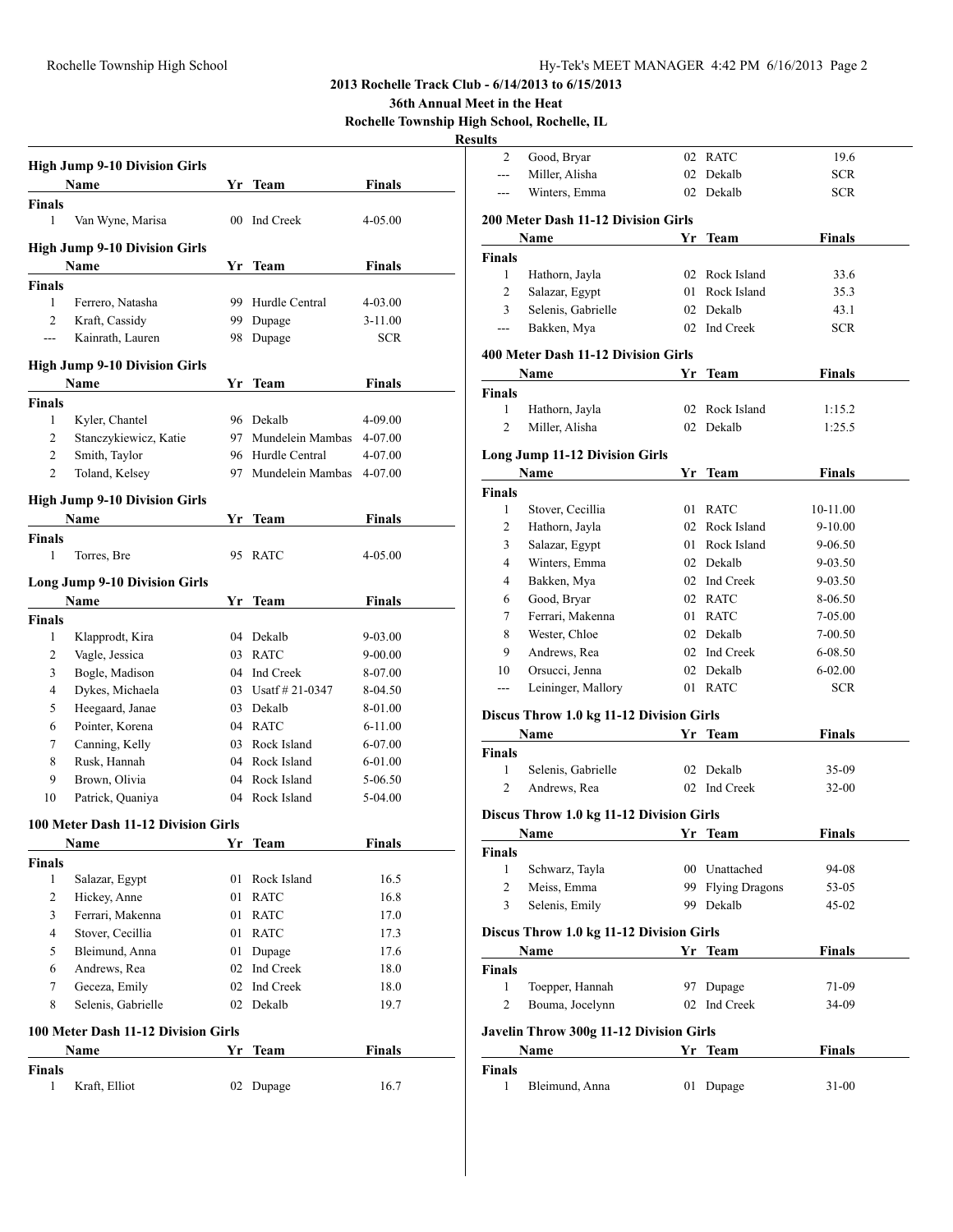**36th Annual Meet in the Heat**

**Rochelle Township High School, Rochelle, IL**

|                                     | Javelin Throw 300g 11-12 Division Girls    |                 |                       |               |  |  |  |
|-------------------------------------|--------------------------------------------|-----------------|-----------------------|---------------|--|--|--|
|                                     | Name                                       |                 | Yr Team               | Finals        |  |  |  |
| <b>Finals</b>                       |                                            |                 |                       |               |  |  |  |
| $\mathbf{1}$                        | Selenis, Emily                             | 99              | Dekalb                | $48 - 10$     |  |  |  |
| $\overline{a}$                      | Edwards, Elena                             | 99.             | Dekalb                | <b>SCR</b>    |  |  |  |
|                                     | Javelin Throw 300g 11-12 Division Girls    |                 |                       |               |  |  |  |
|                                     | Name                                       |                 | Yr Team               | Finals        |  |  |  |
| <b>Finals</b>                       |                                            |                 |                       |               |  |  |  |
| 1                                   | Edwards, Lilia                             | 97.             | Dekalb                | 45-08         |  |  |  |
| $\overline{2}$                      | Wallace, Elysse                            |                 | 02 Usatf $\#$ 21-0347 | 28-05         |  |  |  |
|                                     |                                            |                 |                       |               |  |  |  |
| 100 Meter Dash 13-14 Division Girls |                                            |                 |                       |               |  |  |  |
|                                     | Name                                       | Yr              | Team                  | Finals        |  |  |  |
| <b>Finals</b>                       |                                            |                 |                       |               |  |  |  |
| 1                                   | Boyer, Mirsa                               | 99              | Rock Island           | 15.5          |  |  |  |
|                                     | <b>200 Meter Dash 13-14 Division Girls</b> |                 |                       |               |  |  |  |
|                                     | <b>Name</b>                                | Yr              | <b>Team</b>           | <b>Finals</b> |  |  |  |
| <b>Finals</b>                       |                                            |                 |                       |               |  |  |  |
| 1                                   | Ruiz, Daniella                             |                 | 99 Dupage             | 28.8          |  |  |  |
| 2                                   | Knight, Morgan                             |                 | 99 RATC               | 30.9          |  |  |  |
| 3                                   | Boyer, Mirsa                               |                 | 99 Rock Island        | 31.1          |  |  |  |
| 4                                   | Kraft, Cassidy                             |                 | 99 Dupage             | 31.4          |  |  |  |
| 5                                   | Torres, Nancy                              |                 | 99 RATC               | 32.0          |  |  |  |
| 6                                   | Pinkston, Hannah                           |                 | 99 Dekalb             | 32.4          |  |  |  |
| 7                                   | Williams, Charlese                         |                 | 00 Dekalb             | 33.3          |  |  |  |
| 8                                   | Eschbach, Martha                           |                 | 99 Dekalb             | 33.4          |  |  |  |
| ---                                 | Johnson, Demetria                          |                 | 98 Rock Island        | <b>SCR</b>    |  |  |  |
|                                     |                                            |                 |                       |               |  |  |  |
|                                     | <b>200 Meter Dash 13-14 Division Girls</b> |                 |                       |               |  |  |  |
|                                     | Name                                       | Yr              | Team                  | <b>Finals</b> |  |  |  |
| <b>Finals</b>                       |                                            |                 |                       |               |  |  |  |
| 1                                   | Jones, Payton                              |                 | 97 Hurdle Central     | 29.2          |  |  |  |
| 2                                   | Wasserberg, Molly                          |                 | 97 Mundelein Mambas   | 29.2          |  |  |  |
| 3                                   | Kerpan, Elisabeth                          |                 | 97 Unattached         | 29.6          |  |  |  |
| 4                                   | Hazen, Molly                               |                 | 00 Mundelein Mambas   | 30.8          |  |  |  |
| 5                                   | Lee, Cherin                                | $00-$           | Usatf # 21-0347       | 34.9          |  |  |  |
|                                     | 400 Meter Dash 13-14 Division Girls        |                 |                       |               |  |  |  |
|                                     | <b>Name</b>                                | <u>Yr</u>       | <b>Team</b>           | Finals        |  |  |  |
| <b>Finals</b>                       |                                            |                 |                       |               |  |  |  |
| 1                                   | Knight, Morgan                             |                 | 99 RATC               | 1:08.0        |  |  |  |
| 2                                   | Hazen, Molly                               | 00 <sup>1</sup> | Mundelein Mambas      | 1:08.1        |  |  |  |
| 3                                   | Turner, Olivia                             |                 | 00 Ind Creek          | 1:09.8        |  |  |  |
| 4                                   | Boyer, Mirsa                               |                 | 99 Rock Island        | 1:11.6        |  |  |  |
| 5                                   | Eschbach, Martha                           |                 | 99 Dekalb             | 1:17.7        |  |  |  |
| 6                                   | Lee, Cherin                                |                 | 00 Usatf $\#$ 21-0347 | 1:18.6        |  |  |  |
| $\overline{a}$                      | Pinter, Nicole                             | $00\,$          | Mundelein Mambas      | <b>SCR</b>    |  |  |  |
| $\qquad \qquad -$                   | Schilling, Katie                           | 00 <sup>1</sup> | Dekalb                | <b>SCR</b>    |  |  |  |
|                                     |                                            |                 |                       |               |  |  |  |
|                                     | 800 Meter Run 13-14 Division Girls         |                 |                       |               |  |  |  |
|                                     | Name                                       | Yr              | <b>Team</b>           | <b>Finals</b> |  |  |  |
| <b>Finals</b>                       |                                            |                 |                       |               |  |  |  |
| 1                                   | Johnson, Morgan                            | 00              | Ind Creek             | 2:37.9        |  |  |  |
|                                     |                                            |                 |                       |               |  |  |  |

| llts           |                                                       |           |                              |               |
|----------------|-------------------------------------------------------|-----------|------------------------------|---------------|
| $\overline{2}$ | Richards, Marissa                                     |           | 99 Mundelein Mambas          | 2:52.3        |
| ---            | Pinter, Nicole                                        | $00\,$    | Mundelein Mambas             | SCR.          |
|                | 800 Meter Run 13-14 Division Girls                    |           |                              |               |
|                | Name                                                  | Yr        | Team                         | <b>Finals</b> |
| Finals         |                                                       |           |                              |               |
| 1              | Schilling, Emily                                      |           | 98 Dekalb                    | 2:31.2        |
| $\mathbf{2}$   | Parola, Ashley                                        |           | 97 Mundelein Mambas          | 2:36.3        |
| 3              | Dykes, Delanie                                        |           | 00 Usatf # 21-0347           | 2:43.0        |
| $\overline{4}$ | Heegaard, Kate                                        |           | 00 Dekalb                    | 2:49.2        |
| 5              | Schilling, Katie                                      |           | 00 Dekalb                    | 2:52.2        |
| 6              | Wester, Kayla                                         |           | 00 Dekalb                    | 2:56.2        |
| ---            | Floden, Fiona                                         | 97        | Mundelein Mambas             | <b>SCR</b>    |
|                | <b>Pole Vault 13-14 Division Girls</b>                |           |                              |               |
|                | Name                                                  |           | Yr Team                      | Finals        |
| Finals         |                                                       |           |                              |               |
| 1              | Lovett, Betsy                                         | 98        | <b>Flying Dragons</b>        | 10-06.00      |
| 2              | Bagwell, Nicole                                       |           | 99 Flying Dragons            | 8-00.00       |
| 3              | Bunning, SamanthA                                     |           | 99 Mundelein Mambas          | 7-06.00       |
| $\overline{4}$ | Turner, Olivia                                        |           | 00 Ind Creek                 | 7-00.00       |
| ---            | Meiss, Tessa                                          |           | 99 Flying Dragons            | <b>SCR</b>    |
| ---            | Wilson, Cassie                                        | 98        | <b>Flying Dragons</b>        | SCR           |
|                | Pole Vault 13-14 Division Girls                       |           |                              |               |
|                | Name                                                  |           | Yr Team                      | Finals        |
| Finals         |                                                       |           |                              |               |
| 1              | Lyman, Delaney                                        |           | 97 Mundelein Mambas 10-00.00 |               |
| 2              | Schroeder, Katie                                      |           | 98 Mundelein Mambas          | 8-00.00       |
| 3              | Nelson, Alexis                                        |           | 96 Mundelein Mambas          | 6-06.00       |
| $\overline{4}$ | Moore, Lily                                           |           | 97 Mundelein Mambas          | $6 - 00.00$   |
| ---            | Tuley, Maeve                                          |           | 97 Mundelein Mambas          | <b>SCR</b>    |
|                | <b>Pole Vault 13-14 Division Girls</b>                |           |                              |               |
|                | Name                                                  | <u>Yr</u> | Team                         | Finals        |
| Finals         |                                                       |           |                              |               |
| 1              | Dalman, Claire                                        |           | 95 Mundelein Mambas 10-00.00 |               |
| 2              | Prais, Carly                                          | 94        | Mundelein Mambas             | 8-06.00       |
|                |                                                       |           |                              |               |
|                | <b>Pole Vault 13-14 Division Girls</b><br><b>Name</b> |           | <u>Yr Team</u>               | <b>Finals</b> |
| Finals         |                                                       |           |                              |               |
| 1              | Kaht, Elizabeth                                       |           | 94 Flying Dragons            | 10-06.00      |
|                | <b>Long Jump 13-14 Division Girls</b>                 |           |                              |               |
|                | Name                                                  | Yr        | Team                         | <b>Finals</b> |
| Finals         |                                                       |           |                              |               |
| 1              | Ruiz, Daniella                                        |           | 99 Dupage                    | 15-03.00      |
| 2              | Torres, Nancy                                         |           | 99 RATC                      | 11-07.00      |
| 2              | Turner, Olivia                                        | $00\,$    | Ind Creek                    | 11-07.00      |
| 4              | Johnson, Demetria                                     | 98        | Rock Island                  | 10-03.50      |
|                |                                                       |           |                              |               |
|                | <b>Long Jump 13-14 Division Girls</b>                 |           |                              |               |
| Finals         | <b>Name</b>                                           | Yr        | Team                         | <b>Finals</b> |
| 1              | Lyman, Delaney                                        |           | 97 Mundelein Mambas 16-00.50 |               |
|                |                                                       |           |                              |               |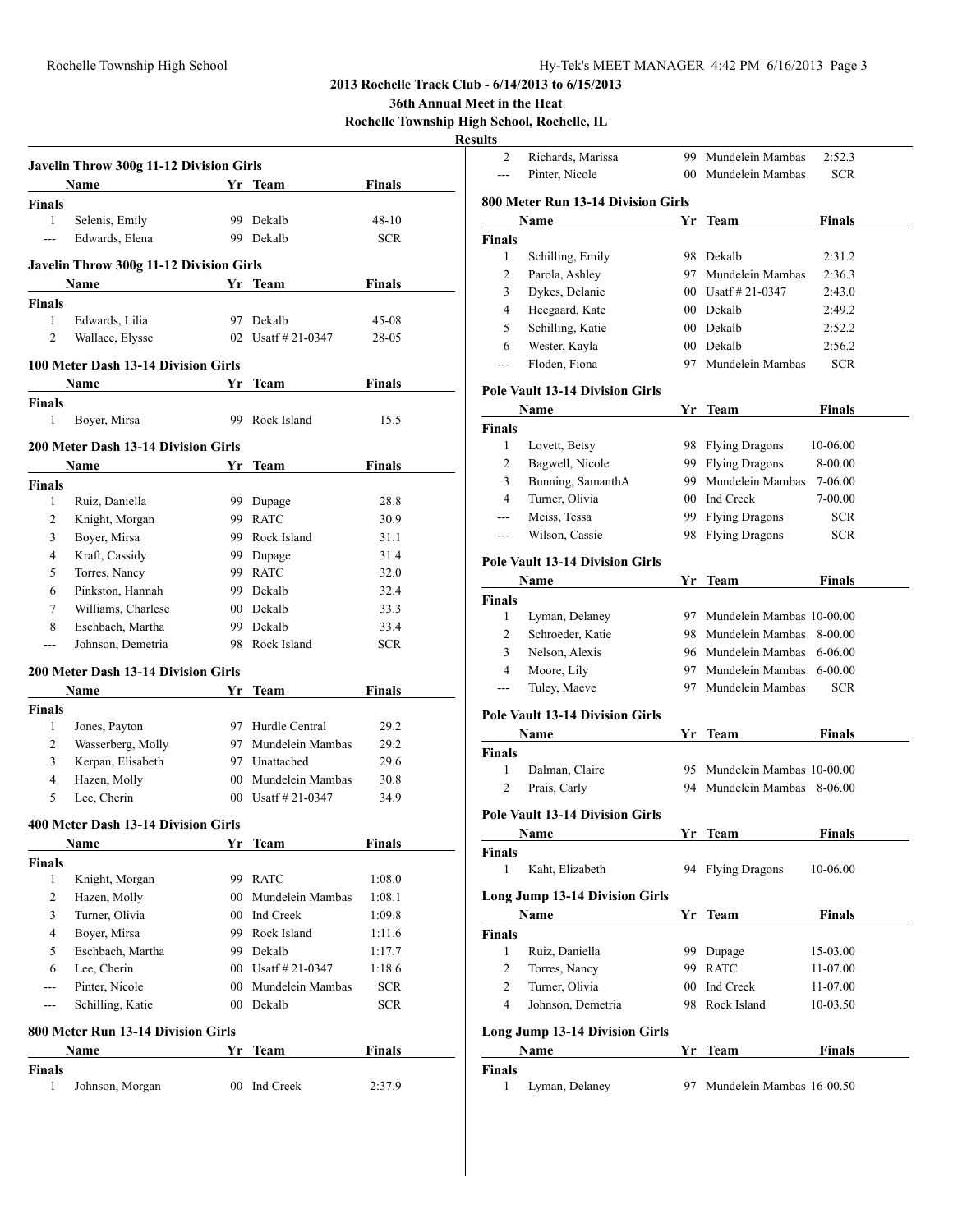**36th Annual Meet in the Heat**

**Rochelle Township High School, Rochelle, IL**

|                   | Finals  (Long Jump 13-14 Division Girls)           |    |                                            |                    |
|-------------------|----------------------------------------------------|----|--------------------------------------------|--------------------|
|                   | Name                                               |    | Yr Team                                    | <b>Finals</b>      |
| 2                 | Schlib, Hannah                                     |    | 97 Dupage                                  | 15-11.00           |
| 3                 | Sixt, Alex                                         |    | 97 Vtc                                     | 13-01.00           |
| 4                 | Schilling, Emily                                   |    | 98 Dekalb                                  | 10-07.50           |
|                   | <b>Long Jump 13-14 Division Girls</b>              |    |                                            |                    |
|                   | <b>Name</b>                                        |    | Yr Team                                    | <b>Finals</b>      |
| <b>Finals</b>     |                                                    |    |                                            |                    |
| 1                 | Heegaard, Kate                                     |    | 00 Dekalb                                  | 10-08.00           |
| $\overline{c}$    | Engelkes, Emily                                    |    | 00 RATC                                    | 9-01.50            |
| $---$             | Adams, Frodine                                     |    | 95 Unattached                              | <b>SCR</b>         |
|                   | 100 Meter Dash 15-16 Division Girls                |    |                                            |                    |
|                   | Name                                               | Yr | Team                                       | Finals             |
| <b>Finals</b>     |                                                    |    |                                            |                    |
| 1                 | Schlib, Hannah                                     |    | 97 Dupage                                  | 14.1               |
| 2                 | Kerpan, Elisabeth                                  |    | 97 Unattached                              | 14.7               |
| 3                 | Johnson, Demetria                                  |    | 98 Rock Island                             | 15.8               |
| $\overline{4}$    | Kaser, Alyssa                                      |    | 97 Dekalb                                  | 16.9               |
| $\qquad \qquad -$ | Lyman, Delaney                                     |    | 97 Mundelein Mambas                        | <b>SCR</b>         |
|                   | 400 Meter Dash 15-16 Division Girls                |    |                                            |                    |
|                   | Name                                               | Yr | Team                                       | <b>Finals</b>      |
| <b>Finals</b>     |                                                    |    |                                            |                    |
| 1                 | Wasserberg, Molly                                  |    | 97 Mundelein Mambas                        | 1:05.3             |
| 2                 | Schuh, Kiara                                       |    | 97 Mundelein Mambas                        | 1:07.3             |
| 3                 | Kainrath, Lauren                                   |    | 98 Dupage                                  | 1:12.4             |
| 4                 | Johnson, Demetria                                  |    | 98 Rock Island                             | 1:19.8             |
| 5                 | Kaser, Alyssa                                      |    | 97 Dekalb                                  | 1:20.3             |
| ---               | Moore, Lily                                        |    | 97 Mundelein Mambas                        | <b>SCR</b>         |
|                   | 800 Meter Run 15-16 Division Girls                 |    |                                            |                    |
|                   | Name                                               | Yr | Team                                       | Finals             |
| <b>Finals</b>     |                                                    |    |                                            |                    |
| 1                 | Hershman, Samantha                                 |    | 97 Mundelein Mambas                        | 2:39.1             |
| 2                 | Reich, Lexi                                        |    | 98 Mundelein Mambas                        | 2:46.4             |
|                   | 100 Meter Hurdles 33" 15-16 Division Girls         |    |                                            |                    |
|                   | Name                                               |    | Yr Team                                    | Finals             |
| <b>Finals</b>     |                                                    |    |                                            |                    |
| 1                 | Tramblay, Macy                                     | 97 | Mundelein Mambas                           | 16.4               |
| 2<br>3            | Van Wyhe, Alexis                                   |    | 98 Vtc                                     | 18.6               |
| 4                 | Long, Savannah                                     |    | 98 Vtc                                     | 19.3               |
| 5                 | Lyman, Delaney                                     |    | 97 Mundelein Mambas<br>97 Mundelein Mambas | 19.3               |
| 6                 | McGargill, Lexi<br>Jones, Payton                   |    | 97 Hurdle Central                          | 20.2               |
| $- - -$           | Edwards, Lilia                                     |    | 97 Dekalb                                  | 20.7<br><b>SCR</b> |
| $---$             | Moore, Lily                                        | 97 | Mundelein Mambas                           | <b>SCR</b>         |
|                   |                                                    |    |                                            |                    |
|                   | 400 Meter Hurdles 30" 10 hurd 15-16 Division Girls |    |                                            |                    |
| <b>Finals</b>     | Name                                               |    | Yr Team                                    | <b>Finals</b>      |
| 1                 | Troemel, Emily                                     | 96 | Mundelein Mambas                           | 1:09.3             |
| 2                 | Tramblay, Macy                                     | 97 | Mundelein Mambas                           | 1:14.9             |
| 3                 | Long, Savannah                                     | 98 | Vtc                                        | 1:15.2             |
|                   |                                                    |    |                                            |                    |
|                   |                                                    |    |                                            |                    |

| 4              | Smith, Taylor                                      | 96  | Hurdle Central            | 1:17.4        |
|----------------|----------------------------------------------------|-----|---------------------------|---------------|
| 5              | Van Wyhe, Alexis                                   | 98  | Vtc                       | 1:19.3        |
| 6              | Stanczykiewicz, Katie                              | 97  | Mundelein Mambas          | 1:20.0        |
| 7              | McGargill, Lexi                                    |     | 97 Mundelein Mambas       | 1:26.3        |
|                | 400 Meter Hurdles 30" 10 hurd 15-16 Division Girls |     |                           |               |
|                | Name                                               |     | Yr Team                   | Finals        |
|                |                                                    |     |                           |               |
| Finals<br>1    | Baker, Holly                                       |     | 96 Vtc                    | 1:19.9        |
|                |                                                    |     |                           |               |
|                | 4x800 Meter Relay 15-16 Division Girls             |     |                           |               |
|                | Team                                               |     | Relay                     | <b>Finals</b> |
| <b>Finals</b>  |                                                    |     |                           |               |
| 1              | Mundelein Mambas                                   |     | A                         | 11:43.4       |
|                | 1) Floden, Fiona 97                                |     | 2) Hershman, Samantha 97  |               |
|                | 3) Parola, Ashley 97                               |     | 4) Reich, Lexi 98         |               |
|                | <b>Long Jump 15-16 Division Girls</b>              |     |                           |               |
|                | Name                                               |     | Yr Team                   | <b>Finals</b> |
| <b>Finals</b>  |                                                    |     |                           |               |
| $---$          | Torres, Nancy                                      | 99  | <b>RATC</b>               | <b>SCR</b>    |
| ---            | Johnson, Demetria                                  | 98  | Rock Island               | <b>SCR</b>    |
| ---            | Ruiz, Daniella                                     | 99  | Dupage                    | <b>SCR</b>    |
|                |                                                    |     |                           |               |
|                | <b>Long Jump 15-16 Division Girls</b>              |     |                           |               |
|                | <b>Name</b>                                        |     | Yr Team                   | Finals        |
| Finals         |                                                    |     |                           |               |
| $---$          | Schilling, Emily                                   |     | 98 Dekalb                 | <b>SCR</b>    |
|                | <b>Triple Jump 15-16 Division Girls</b>            |     |                           |               |
|                | Name                                               |     | Yr Team                   | <b>Finals</b> |
| Finals         |                                                    |     |                           |               |
| 1              | Schlib, Hannah                                     |     | 97 Dupage                 | 36-02.00      |
| 2              | Tramblay, Macy                                     | 97  | Mundelein Mambas 35-00.25 |               |
| 3              | Edwards, Lilia                                     |     | 97 Dekalb                 | 32-08.00      |
| $\overline{4}$ | Kainrath, Lauren                                   | 98  | Dupage                    | 31-05.25      |
| 5              | Sixt, Alex                                         |     | 97 Vtc                    | 28-02.00      |
| ---            | Van Wyhe, Alexis                                   |     | 98 Vtc                    | SCR           |
| ---            | Toland, Kelsey                                     | 97  | Mundelein Mambas          | <b>SCR</b>    |
|                | 100 Meter Dash 17-18 Division Girls                |     |                           |               |
|                | Name                                               |     | Yr Team                   | Finals        |
| <b>Finals</b>  |                                                    |     |                           |               |
| 1              | Edwards, Elena                                     | 99. | Dekalb                    | 15.4          |
| $\overline{c}$ | Torres, Nancy                                      | 99. | <b>RATC</b>               | 15.4          |
| 3              | Pinkston, Hannah                                   | 99  | Dekalb                    | 15.7          |
| 4              | Williams, Charlese                                 |     | 00 Dekalb                 | 16.1          |
|                |                                                    |     |                           |               |
|                | 100 Meter Dash 17-18 Division Women                |     |                           |               |
|                | Name                                               |     | Yr Team                   | <b>Finals</b> |
| <b>Finals</b>  |                                                    |     |                           |               |
| $\mathbf{1}$   | Witt, Sheridan                                     |     | 96 Dupage                 | 14.5          |
|                |                                                    |     |                           |               |
|                |                                                    |     |                           |               |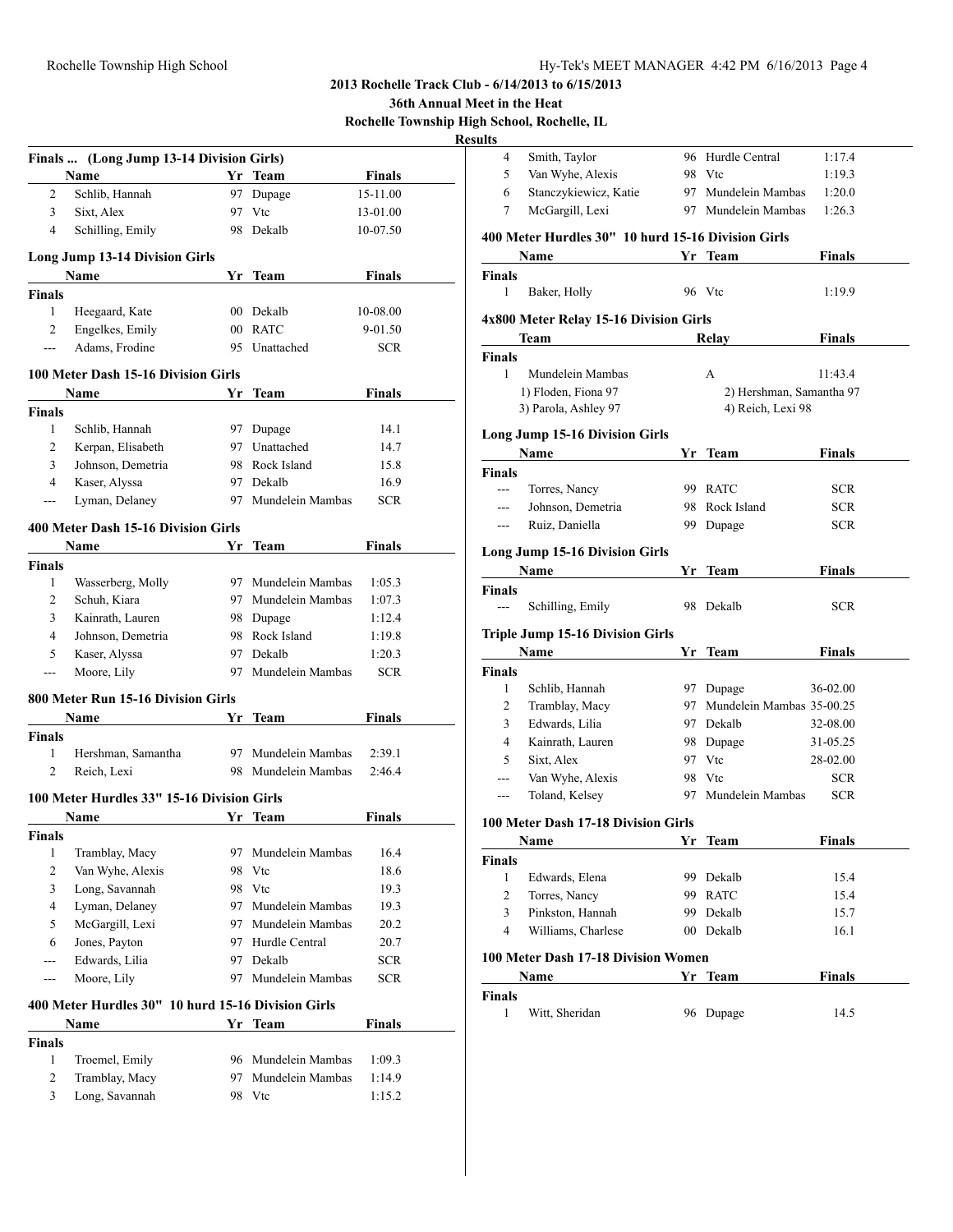**36th Annual Meet in the Heat**

**Rochelle Township High School, Rochelle, IL**

|                | 100 Meter Dash 17-18 Division Women        |    |                     |               |
|----------------|--------------------------------------------|----|---------------------|---------------|
|                | Name                                       |    | Yr Team             | <b>Finals</b> |
| <b>Finals</b>  |                                            |    |                     |               |
| $\mathbf{1}$   | Adams, Frodine                             |    | 95 Unattached       | 13.5          |
| 2              | Parker, Jennifer                           |    | 95 Mundelein Mambas | 13.6          |
| 3              | Parcker, Elizabeth                         |    | 95 Mundelein Mambas | 14.1          |
|                | 200 Meter Dash 17-18 Division Women        |    |                     |               |
|                | Name                                       |    | Yr Team             | Finals        |
| <b>Finals</b>  |                                            |    |                     |               |
| 1              | Adams, Frodine                             |    | 95 Unattached       | 27.6          |
| 2              | Parker, Jennifer                           |    | 95 Mundelein Mambas | 28.0          |
| 3              | Parcker, Elizabeth                         |    | 95 Mundelein Mambas | 28.7          |
|                | <b>200 Meter Dash 17-18 Division Women</b> |    |                     |               |
|                | Name                                       |    | Yr Team             | Finals        |
| <b>Finals</b>  |                                            |    |                     |               |
| 1              | McKibben, Courney                          |    | 91 Hurdle Central   | 29.7          |
| $\overline{a}$ | Nelson, Alexis                             |    | 96 Mundelein Mambas | SCR           |
| $\overline{a}$ | Witt, Sheridan                             |    | 96 Dupage           | <b>SCR</b>    |
|                | 400 Meter Dash 17-18 Division Women        |    |                     |               |
|                | Name                                       |    | Yr Team             | <b>Finals</b> |
| <b>Finals</b>  |                                            |    |                     |               |
| 1              | Parcker, Elizabeth                         |    | 95 Mundelein Mambas | 1:05.7        |
| 2              | Kyler, Chantel                             |    | 96 Dekalb           | 1:06.3        |
|                |                                            |    |                     |               |
| 3              | Witt, Sheridan                             |    | 96 Dupage           | 1:06.6        |
| 4              | Adams, Frodine                             |    | 95 Unattached       | 1:06.8        |
| 5              | Nelson, Alexis                             |    | 96 Mundelein Mambas | 1:16.8        |
|                | 100 Meter Hurdles 33" 17-18 Division Women |    |                     |               |
|                | Name                                       |    | Yr Team             | Finals        |
| <b>Finals</b>  |                                            |    |                     |               |
| 1              | Baker, Holly                               |    | 96 Vtc              | 18.3          |
| $---$          | Prais, Carly                               |    | 94 Mundelein Mambas | <b>SCR</b>    |
|                | 100 Meter Hurdles 33" 17-18 Division Women |    |                     |               |
|                | Name                                       | Yr | Team                | <b>Finals</b> |
| <b>Finals</b>  |                                            |    |                     |               |
| 1              | Troemel, Emily                             |    | 96 Mundelein Mambas | 16.6          |
| 2              | McKibben, Courney                          |    | 91 Hurdle Central   | 17.0          |
| 3              | Prchlik, Sarah                             |    | 96 RATC             | 19.6          |
| 4              | Smith, Taylor                              | 96 | Hurdle Central      | 19.7          |
|                | <b>Long Jump 17-18 Division Women</b>      |    |                     |               |
|                | Name                                       | Yr | Team                | Finals        |
| <b>Finals</b>  |                                            |    |                     |               |
| 1              | Prchlik, Sarah                             | 96 | <b>RATC</b>         | 12-02.00      |
|                | <b>Triple Jump 17-18 Division Women</b>    |    |                     |               |
|                | Name                                       | Yr | Team                | Finals        |
| Finals         |                                            |    |                     |               |
| 1              | Felcan, Jacqui                             | 96 | Dupage              | 31-03.25      |
|                |                                            |    |                     |               |

|                    | 100 Meter Dash 8 & Under Division Boys              |    |                       |               |
|--------------------|-----------------------------------------------------|----|-----------------------|---------------|
|                    | Name                                                |    | Yr_Team               | <b>Finals</b> |
| <b>Finals</b>      |                                                     |    |                       |               |
| 1                  | Schuler, Andy                                       |    | 05 Dupage             | 18.0          |
| 2                  | Stove-Cullum, Cody                                  |    | 05 RATC               | 18.6          |
| 3                  | Monfils, Daniel                                     |    | 05 RATC               | 19.0          |
| $\overline{4}$     | Fonfara, Nolan                                      |    | 05 RATC               | 19.7          |
| 5                  | Johnson, Alysus                                     |    | 05 Rock Island        | 22.1          |
| 6                  | Johnson, Andy                                       |    | 05 Rock Island        | 35.7          |
|                    | Long Jump 8 & Under Division Boys                   |    |                       |               |
|                    | Name                                                |    | Yr Team               | <b>Finals</b> |
| <b>Finals</b>      |                                                     |    |                       |               |
| 1                  | Johnson, Alysus                                     |    | 05 Rock Island        | 12-03.50      |
| 2                  | Tooley, Jake                                        |    | 06 RATC               | 9-06.50       |
| 3                  | Schuler, Andy                                       |    | 05 Dupage             | 8-06.75       |
| 4                  | Johnson, Andy                                       |    | 05 Rock Island        | 8-02.50       |
| 5                  | Vilaseca, Tryggve                                   |    | 05 Dekalb             | $6 - 10.00$   |
| 6                  | Fonfara, Nolan                                      |    | 05 RATC               | 6-06.50       |
|                    | Shot Put 2 kg 8 & Under Division Boys               |    |                       |               |
|                    | Name                                                |    | Yr Team               | <b>Finals</b> |
| <b>Finals</b>      |                                                     |    |                       |               |
| 1                  | Stove-Cullum, Cody                                  |    | 05 RATC               | 14-00.00      |
|                    | Javelin Throw 300 g 8 & Under Division Boys         |    |                       |               |
|                    | Name                                                |    | Yr Team               | <b>Finals</b> |
| <b>Finals</b>      |                                                     |    |                       |               |
| 1                  | Tooley, Jake                                        |    | 06 RATC               | $35 - 05$     |
| $\overline{2}$     | Fonfara, Nolan                                      |    | 05 RATC               | 34-07.50      |
| $---$              | Harrison, Jack                                      |    | 04 Dekalb             | <b>SCR</b>    |
| $---$              | Schilling, Kevin                                    |    | 04 Dekalb             | <b>SCR</b>    |
|                    |                                                     |    |                       |               |
|                    | Javelin Throw 300 g 8 & Under Division Boys<br>Name |    |                       | <b>Finals</b> |
|                    |                                                     |    | Yr Team               |               |
| <b>Finals</b><br>1 |                                                     |    | 03 Usatf $\#$ 21-0347 | 51-02.50      |
|                    | Cousins, Christian                                  |    |                       |               |
| 2                  | Patterson, Zachary<br>Books, Erik                   |    | 03 RATC               | 40-07         |
| 3                  |                                                     |    | 03 Dekalb             | 34-02         |
| 4                  | Bleimund, Maxx                                      |    | 03 Dupage             | 33-03         |
| 5                  | Orlikowski, Max                                     |    | 04 RATC               | 29-01         |
| 6                  | Orlikowski, Luke                                    |    | 04 RATC               | 25-00         |
|                    | Javelin Throw 300 g 8 & Under Division Boys         |    |                       |               |
|                    | Name                                                |    | Yr Team               | <b>Finals</b> |
| <b>Finals</b>      |                                                     |    |                       |               |
| 1                  | Harris, De'Shaun                                    | 01 | Dekalb                | 70-07         |
| 2                  | Childress, Darren                                   | 01 | <b>RATC</b>           | 24-09         |
| ---                | Vagle, Alex                                         | 01 | <b>RATC</b>           | <b>SCR</b>    |
|                    | 100 Meter Dash 9-10 Division Boys                   |    |                       |               |
|                    | Name                                                | Yr | Team                  | <b>Finals</b> |
| <b>Finals</b>      |                                                     |    |                       |               |
| 1                  | Books, Erik                                         |    | 03 Dekalb             | 15.8          |
| 2                  | Russell, Cameron                                    |    | 03 Ind Creek          | 16.5          |
|                    |                                                     |    |                       |               |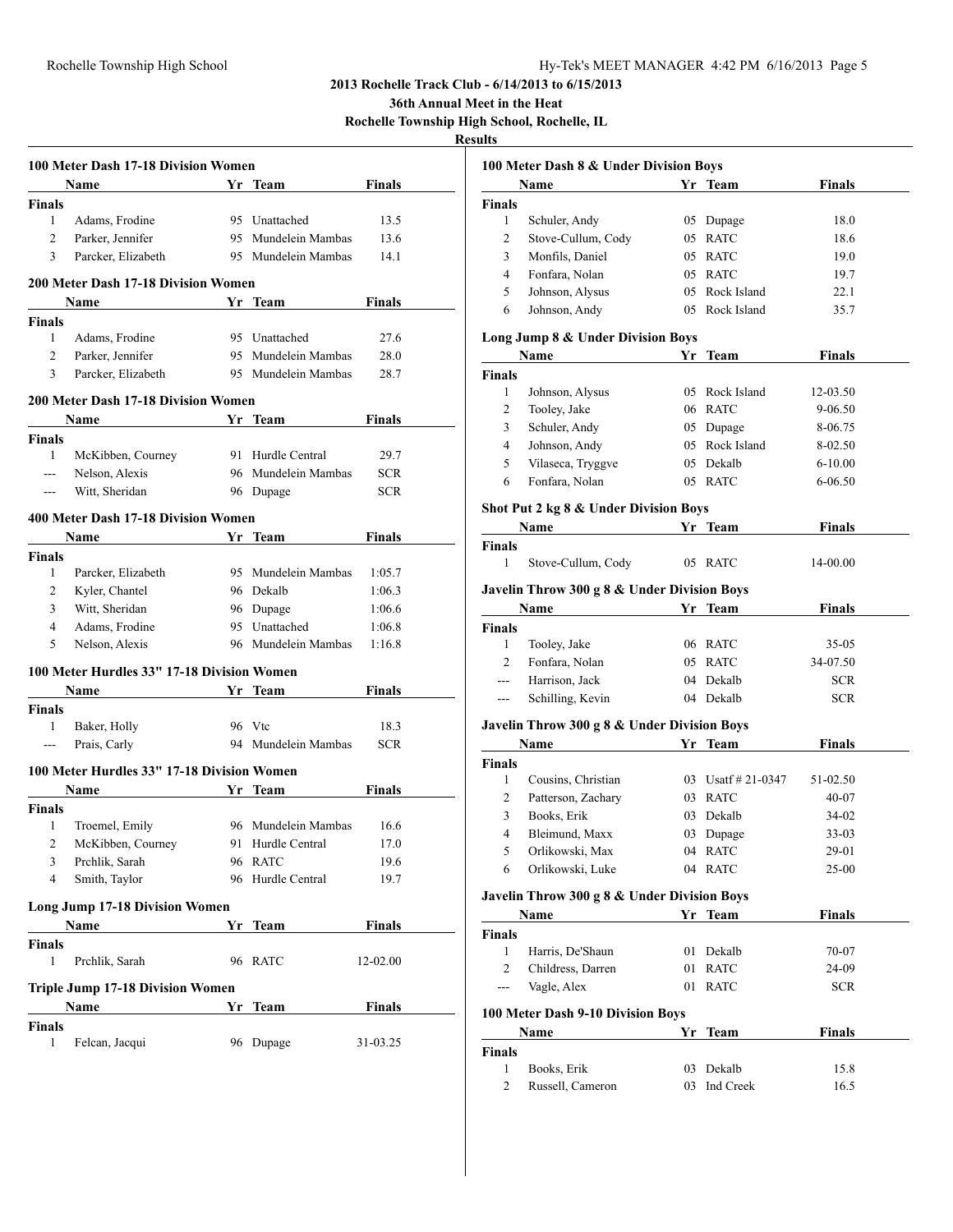**36th Annual Meet in the Heat**

**Rochelle Township High School, Rochelle, IL**

| Name                                | Yr                                                                                                                                                                                                                                                      | <b>Team</b>                                                                              | <b>Finals</b>                                                                                                                                                                                                                                                                                           |
|-------------------------------------|---------------------------------------------------------------------------------------------------------------------------------------------------------------------------------------------------------------------------------------------------------|------------------------------------------------------------------------------------------|---------------------------------------------------------------------------------------------------------------------------------------------------------------------------------------------------------------------------------------------------------------------------------------------------------|
| 3<br>Groark, Ethan                  |                                                                                                                                                                                                                                                         | Dupage                                                                                   | 17.0                                                                                                                                                                                                                                                                                                    |
| Schilling, Kevin<br>4               |                                                                                                                                                                                                                                                         | Dekalb                                                                                   | 18.7                                                                                                                                                                                                                                                                                                    |
| 5<br>Anaya, Xander                  |                                                                                                                                                                                                                                                         |                                                                                          | 19.3                                                                                                                                                                                                                                                                                                    |
| Graham, Nathaniel<br>6              |                                                                                                                                                                                                                                                         | Dupage                                                                                   | 19.8                                                                                                                                                                                                                                                                                                    |
| 7<br>Orlikowski, Max                |                                                                                                                                                                                                                                                         |                                                                                          | 20.3                                                                                                                                                                                                                                                                                                    |
| 8<br>Orlikowski, Luke               |                                                                                                                                                                                                                                                         |                                                                                          | 20.5                                                                                                                                                                                                                                                                                                    |
| 9<br>Orsucci, Dylan                 |                                                                                                                                                                                                                                                         |                                                                                          | 20.9                                                                                                                                                                                                                                                                                                    |
| Harrison, Jack                      |                                                                                                                                                                                                                                                         |                                                                                          | <b>SCR</b>                                                                                                                                                                                                                                                                                              |
| Wanner, David<br>$---$              |                                                                                                                                                                                                                                                         |                                                                                          | <b>SCR</b>                                                                                                                                                                                                                                                                                              |
|                                     |                                                                                                                                                                                                                                                         |                                                                                          |                                                                                                                                                                                                                                                                                                         |
| Name                                | Yr                                                                                                                                                                                                                                                      | Team                                                                                     | <b>Finals</b>                                                                                                                                                                                                                                                                                           |
| <b>Finals</b>                       |                                                                                                                                                                                                                                                         |                                                                                          |                                                                                                                                                                                                                                                                                                         |
| 1<br>Books, Erik                    |                                                                                                                                                                                                                                                         |                                                                                          | 1:16.0                                                                                                                                                                                                                                                                                                  |
| 2<br>Groark, Ethan                  |                                                                                                                                                                                                                                                         | Dupage                                                                                   | 1:16.4                                                                                                                                                                                                                                                                                                  |
| 3<br>Taylor, Alex                   |                                                                                                                                                                                                                                                         | Dekalb                                                                                   | 1:17.7                                                                                                                                                                                                                                                                                                  |
| 4<br>Andrews, Alex                  | 03                                                                                                                                                                                                                                                      | Dekalb                                                                                   | 1:40.1                                                                                                                                                                                                                                                                                                  |
|                                     |                                                                                                                                                                                                                                                         |                                                                                          |                                                                                                                                                                                                                                                                                                         |
|                                     |                                                                                                                                                                                                                                                         |                                                                                          | <b>Finals</b>                                                                                                                                                                                                                                                                                           |
|                                     |                                                                                                                                                                                                                                                         |                                                                                          |                                                                                                                                                                                                                                                                                                         |
| 1                                   |                                                                                                                                                                                                                                                         |                                                                                          | 1:05.5                                                                                                                                                                                                                                                                                                  |
|                                     |                                                                                                                                                                                                                                                         |                                                                                          | 1:06.1                                                                                                                                                                                                                                                                                                  |
|                                     |                                                                                                                                                                                                                                                         |                                                                                          | 1:25.8                                                                                                                                                                                                                                                                                                  |
|                                     |                                                                                                                                                                                                                                                         |                                                                                          | 1:28.7                                                                                                                                                                                                                                                                                                  |
|                                     |                                                                                                                                                                                                                                                         |                                                                                          |                                                                                                                                                                                                                                                                                                         |
| <b>High Jump 9-10 Division Boys</b> |                                                                                                                                                                                                                                                         |                                                                                          |                                                                                                                                                                                                                                                                                                         |
|                                     |                                                                                                                                                                                                                                                         |                                                                                          | <b>Finals</b>                                                                                                                                                                                                                                                                                           |
| <b>Finals</b>                       |                                                                                                                                                                                                                                                         |                                                                                          |                                                                                                                                                                                                                                                                                                         |
| 1                                   |                                                                                                                                                                                                                                                         |                                                                                          | 3-09.00                                                                                                                                                                                                                                                                                                 |
| 2                                   |                                                                                                                                                                                                                                                         |                                                                                          | 3-03.00                                                                                                                                                                                                                                                                                                 |
| <b>High Jump 9-10 Division Boys</b> |                                                                                                                                                                                                                                                         |                                                                                          |                                                                                                                                                                                                                                                                                                         |
| Name                                |                                                                                                                                                                                                                                                         |                                                                                          | <b>Finals</b>                                                                                                                                                                                                                                                                                           |
| <b>Finals</b>                       |                                                                                                                                                                                                                                                         |                                                                                          |                                                                                                                                                                                                                                                                                                         |
| 1<br>Gaston, Michael                | 01                                                                                                                                                                                                                                                      | Ind Creek                                                                                | $3 - 11.00$                                                                                                                                                                                                                                                                                             |
|                                     |                                                                                                                                                                                                                                                         |                                                                                          |                                                                                                                                                                                                                                                                                                         |
|                                     |                                                                                                                                                                                                                                                         |                                                                                          | Finals                                                                                                                                                                                                                                                                                                  |
|                                     |                                                                                                                                                                                                                                                         |                                                                                          |                                                                                                                                                                                                                                                                                                         |
| 1<br>Basso, Chago                   |                                                                                                                                                                                                                                                         |                                                                                          | 5-01.00                                                                                                                                                                                                                                                                                                 |
| <b>High Jump 9-10 Division Boys</b> |                                                                                                                                                                                                                                                         |                                                                                          |                                                                                                                                                                                                                                                                                                         |
| Name                                | Yr                                                                                                                                                                                                                                                      |                                                                                          | <b>Finals</b>                                                                                                                                                                                                                                                                                           |
| <b>Finals</b>                       |                                                                                                                                                                                                                                                         |                                                                                          |                                                                                                                                                                                                                                                                                                         |
| 1<br>Swadinsky, Dakota              |                                                                                                                                                                                                                                                         |                                                                                          | 6-05.00                                                                                                                                                                                                                                                                                                 |
| Agnew, Noah<br>1                    | 97                                                                                                                                                                                                                                                      | Mundelein Mambas                                                                         | 6-05.00                                                                                                                                                                                                                                                                                                 |
| 3<br>Welling, Daniel                | 96                                                                                                                                                                                                                                                      | Usatf # 21-0347                                                                          | 5-09.00                                                                                                                                                                                                                                                                                                 |
| 4<br>Basso, Giovanni                | 97                                                                                                                                                                                                                                                      |                                                                                          | 5-05.00                                                                                                                                                                                                                                                                                                 |
| 5                                   | 96                                                                                                                                                                                                                                                      | Dupage                                                                                   | 5-03.00                                                                                                                                                                                                                                                                                                 |
| Bennett, Lucas<br>6                 | 96                                                                                                                                                                                                                                                      | Dupage                                                                                   | 5-01.00                                                                                                                                                                                                                                                                                                 |
| 7<br>Chandler, Cousins              | 98                                                                                                                                                                                                                                                      | Usatf #21-0347                                                                           | 4-09.00                                                                                                                                                                                                                                                                                                 |
|                                     | Name<br><b>Finals</b><br>Williamson, Corey<br>2<br>Williamson, Aidan<br>3<br>Donohue, Aidan<br>4<br>Cordoba, Santiago<br>Name<br>Russell, Cameron<br>Long, Brogan<br><b>High Jump 9-10 Division Boys</b><br><b>Name</b><br>Finals<br>Filip, Christopher | 400 Meter Dash 9-10 Division Boys<br>400 Meter Dash 9-10 Division Boys<br>Yr<br>Yr<br>03 | 03<br>04<br>04 Dupage<br>03<br>04 RATC<br>04 RATC<br>04 Dekalb<br>04 Dekalb<br>04 RATC<br>03 Dekalb<br>03<br>03<br>Team<br>01 Rock Island<br>Mundelein Mambas<br>01<br>02 Dekalb<br>02 RATC<br>Team<br>03<br>Ind Creek<br>Dekalb<br>Yr Team<br>Yr Team<br>98 Dupage<br><b>Team</b><br>96 RATC<br>Dupage |

| <b>High Jump 9-10 Division Boys</b>     |                                         |    |                     |               |  |  |  |
|-----------------------------------------|-----------------------------------------|----|---------------------|---------------|--|--|--|
|                                         | Name                                    |    | Yr Team             | <b>Finals</b> |  |  |  |
| <b>Finals</b>                           |                                         |    |                     |               |  |  |  |
| 1                                       | Weber, Chris                            |    | 94 RATC             | 6-05.00       |  |  |  |
| 2                                       | Kumerow, Kyle                           |    | 95 Dupage           | 6-03.00       |  |  |  |
| 3                                       | Beryozkin, Maurice                      |    | 96 Mundelein Mambas | 5-03.00       |  |  |  |
| ---                                     | Ford, Max                               |    | 94 Unattached       | SCR           |  |  |  |
| $---$                                   | Gregory, Kohl                           |    | 94 Clark            | SCR           |  |  |  |
|                                         | <b>High Jump 9-10 Division Boys</b>     |    |                     |               |  |  |  |
|                                         | Name                                    |    | Yr Team             | <b>Finals</b> |  |  |  |
| <b>Finals</b>                           |                                         |    |                     |               |  |  |  |
| $---$                                   | Bracey, David                           |    | 92 Unattached       | SCR           |  |  |  |
|                                         |                                         |    |                     |               |  |  |  |
|                                         | <b>Long Jump 9-10 Division Boys</b>     |    |                     |               |  |  |  |
|                                         | Name                                    |    | Yr Team             | Finals        |  |  |  |
| Finals                                  |                                         |    |                     |               |  |  |  |
| 4                                       | Schilling, Kevin                        |    | 04 Dekalb           | 9-01.50       |  |  |  |
| 10                                      | Harrison, Jack                          |    | 04 Dekalb           | 7-11.00       |  |  |  |
| <b>Shot Put 6 lb 9-10 Division Boys</b> |                                         |    |                     |               |  |  |  |
|                                         | Name                                    |    | Yr Team             | <b>Finals</b> |  |  |  |
| <b>Finals</b>                           |                                         |    |                     |               |  |  |  |
| 1                                       | Graham, Nathaniel                       |    | 03 Dupage           | 19-08.00      |  |  |  |
| 2                                       | Dufty, Ryan                             | 02 | Dupage              | 17-11.75      |  |  |  |
| 3                                       | Patterson, Zachary                      | 03 | <b>RATC</b>         | 17-00.00      |  |  |  |
| 4                                       | Schiola-Williams, Brick                 |    | 03 Dekalb           | 12-08.00      |  |  |  |
|                                         | <b>Shot Put 6 lb 9-10 Division Boys</b> |    |                     |               |  |  |  |
|                                         | Name                                    |    | Yr Team             | <b>Finals</b> |  |  |  |
| <b>Finals</b>                           |                                         |    |                     |               |  |  |  |
| 1                                       | Harris, De'Shaun                        |    | 01 Dekalb           | 23-06.00      |  |  |  |
| $\overline{2}$                          | Peters, Nate                            | 01 | Dupage              | 22-02.00      |  |  |  |
| 3                                       | Emory, Ashaun                           |    | 01 Rock Island      | 18-10.50      |  |  |  |
| ---                                     | Harrison, Jack                          |    | 04 Dekalb           | SCR           |  |  |  |
|                                         |                                         |    |                     |               |  |  |  |
|                                         | 100 Meter Dash 11-12 Division Boys      |    |                     |               |  |  |  |
|                                         | Name                                    | Yr | <b>Team</b>         | <b>Finals</b> |  |  |  |
| <b>Finals</b><br>1                      | Gaston, Michael                         | 01 | Ind Creek           | 14.0          |  |  |  |
| 2                                       | Williamson, Corey                       |    | 01 Rock Island      | 14.3          |  |  |  |
| 3                                       |                                         | 01 |                     | 16.2          |  |  |  |
| 4                                       | Dominguez, Manny<br>Bogle, Zackary      | 02 | Dekalb<br>Ind Creek | 16.2          |  |  |  |
| 5                                       | Shuff, Michael                          | 01 | Dupage              | 16.4          |  |  |  |
| 6                                       | vance, Devin                            | 01 | Dekalb              | 16.7          |  |  |  |
| 7                                       | Donohue, Aidan                          | 02 | Dekalb              | 17.1          |  |  |  |
| 8                                       | Hickey, Ben                             | 02 | <b>RATC</b>         | 17.3          |  |  |  |
| 9                                       | Carey, Joseph                           | 02 | Dekalb              | 17.3          |  |  |  |
| 10                                      | Harris, De'Shaun                        | 01 | Dekalb              | 17.6          |  |  |  |
| 11                                      | Vagle, Alex                             | 01 | <b>RATC</b>         | 17.9          |  |  |  |
| 12                                      | Kammes, Calvin                          | 02 | Dekalb              | 18.5          |  |  |  |
| 13                                      | Louis, Tucker                           | 01 | <b>RATC</b>         | 19.2          |  |  |  |
| 14                                      | Emory, Ashaun                           | 01 | Rock Island         | 20.3          |  |  |  |
| 15                                      | Childress, Darren                       | 01 | <b>RATC</b>         | 27.9          |  |  |  |
|                                         |                                         |    |                     |               |  |  |  |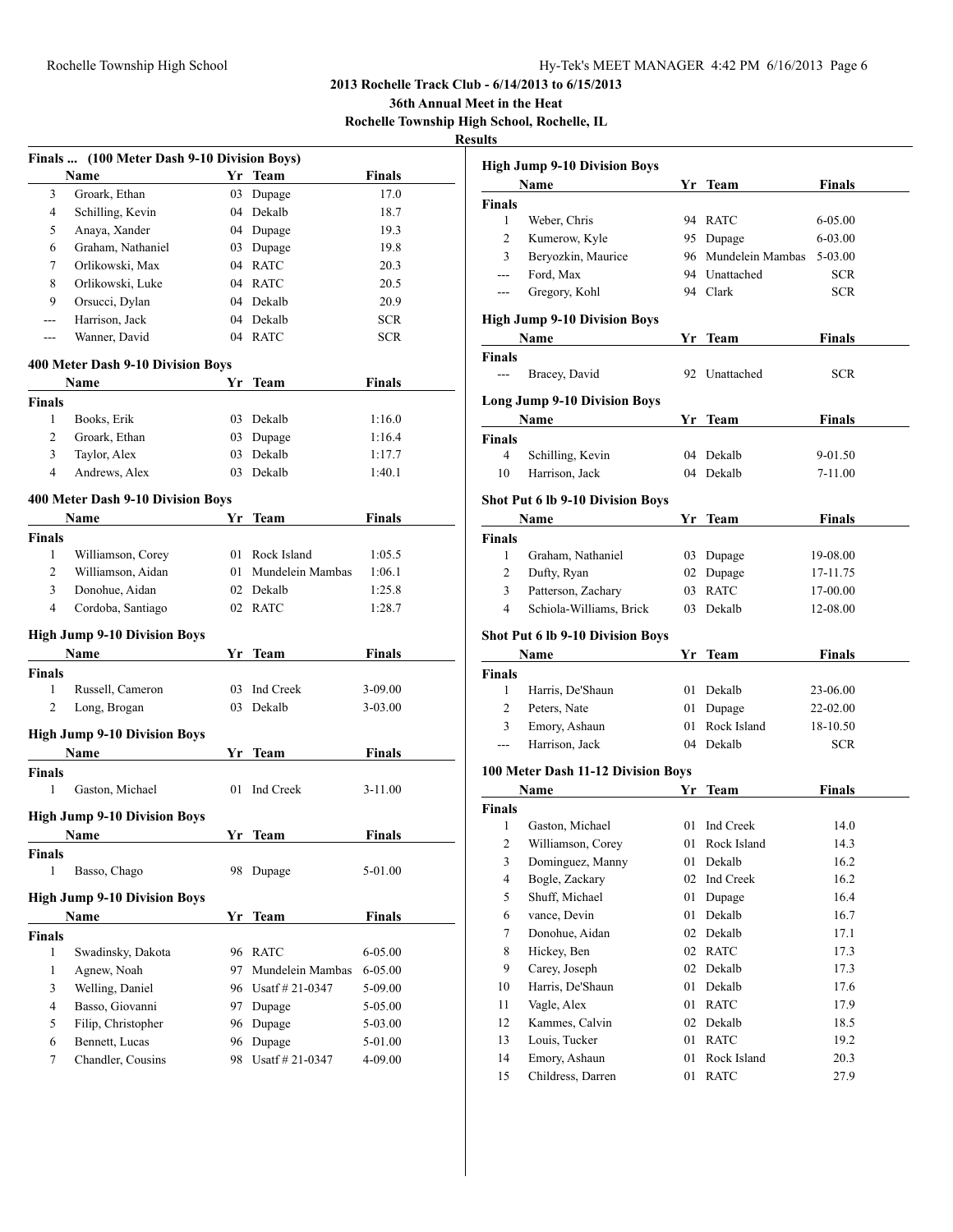### Rochelle Township High School Hy-Tek's MEET MANAGER 4:42 PM 6/16/2013 Page 7

**2013 Rochelle Track Club - 6/14/2013 to 6/15/2013**

**36th Annual Meet in the Heat**

**Rochelle Township High School, Rochelle, IL**

**Resul** 

|               | 200 Meter Dash 11-12 Division Boys        |        |                     |               |
|---------------|-------------------------------------------|--------|---------------------|---------------|
|               | Name                                      |        | Yr Team             | <b>Finals</b> |
| <b>Finals</b> |                                           |        |                     |               |
| $\mathbf{1}$  | Gaston, Michael                           | 01     | Ind Creek           | 28.7          |
| 2             | Williamson, Aidan                         |        | 01 Mundelein Mambas | 29.8          |
| 3             | Carey, Joseph                             |        | 02 Dekalb           | 34.0          |
| 4             | Childress, Joseph                         |        | 02 RATC             | 35.6          |
| 5             | Donohue, Aidan                            |        | 02 Dekalb           | 37.3          |
| 6             | vance, Devin                              | 01     | Dekalb              | 38.8          |
| ---           | Dominguez, Manny                          | 01     | Dekalb              | <b>SCR</b>    |
|               | <b>Long Jump 11-12 Division Boys</b>      |        |                     |               |
|               | Name                                      | Yr     | Team                | <b>Finals</b> |
| <b>Finals</b> |                                           |        |                     |               |
| $\mathbf{1}$  | Childress, Darren                         | 01     | <b>RATC</b>         | 15-09.75      |
| 2             | Kammes, Colton                            |        | 01 Dekalb           | 14-01.50      |
| 3             | Peters, Nate                              |        | 01 Dupage           | 12-11.75      |
| 4             | Dufty, Ryan                               |        | 02 Dupage           | 12-01.25      |
| 5             | Vagle, Alex                               |        | 01 RATC             | 11-00.25      |
| 6             | Hickey, Ben                               |        | 02 RATC             | 10-11.50      |
| 7             | Kammes, Calvin                            |        | 02 Dekalb           | 10-05.25      |
| 8             | Louis, Tucker                             | 01     | <b>RATC</b>         | 9-09.50       |
| 9             | Cordoba, Santiago                         | 02     | RATC                | $9 - 02.00$   |
|               | Discus Throw 1.0 kg 11-12 Division Boys   |        |                     |               |
|               | Name                                      |        | Yr Team             | Finals        |
| Finals        |                                           |        |                     |               |
| $\mathbf{1}$  | Kammes, Calvin                            |        | 02 Dekalb           | 34-05         |
|               | Shuff, Michael                            | 01     | Dupage              | <b>SCR</b>    |
| $---$         | Buckley, Zack                             | 00     | Dupage              | <b>SCR</b>    |
|               | Discus Throw 1.0 kg 11-12 Division Boys   |        |                     |               |
|               | Name                                      |        | Yr Team             | <b>Finals</b> |
| <b>Finals</b> |                                           |        |                     |               |
| 1             | Lawson, Ben                               |        | 99 Dekalb           | 124-10        |
| 2             | Sharer, Mitch                             | 99.    | Mundelein Mambas    | 111-06        |
| 3             | Bogle, Zackary                            |        | 02 Ind Creek        | 41-10         |
|               | 100 Meter Dash 13-14 Division Boys        |        |                     |               |
|               | Name                                      | Yr     | Team                | Finals        |
| <b>Finals</b> |                                           |        |                     |               |
| 1             | Coleman, Camden                           | 99     | Usatf $\#$ 21-0347  | 13.1          |
| 2             | Douglas-Rogan, Tavian                     |        | 99 Rock Island      | 14.0          |
| 3             | Quigley, Giovani                          |        | 00 Mundelein Mambas | 15.2          |
| 4             | Ricketts, Greg                            |        | 00 RATC             | 15.7          |
| 5             | Emory, Alfredo                            |        | 99 Rock Island      | 16.4          |
| 6             | Steetz, Andrew                            | $00\,$ | Dupage              | 16.8          |
| ---           | Metover, Josh                             | 99     | Dupage              | <b>SCR</b>    |
|               | <b>200 Meter Dash 13-14 Division Boys</b> |        |                     |               |
|               | Name                                      | Yr     | <b>Team</b>         | <b>Finals</b> |
| <b>Finals</b> |                                           |        |                     |               |
| 1             | Coleman, Camden                           | 99     | Usatf # 21-0347     | 26.0          |
| 2             | Harrison, Nate                            | 99     | Dekalb              | 27.6          |
| 3             | Roeser, Johnny                            | 00     | Mundelein Mambas    | 29.6          |
|               |                                           |        |                     |               |

| ults           |                                      |        |                     |               |  |
|----------------|--------------------------------------|--------|---------------------|---------------|--|
| 4              | Quigley, Giovani                     |        | 00 Mundelein Mambas | 31.5          |  |
| 5              | Ricketts, Greg                       |        | 00 RATC             | 31.9          |  |
| 6              | Emory, Alfredo                       | 99     | Rock Island         | 33.6          |  |
|                | 400 Meter Dash 13-14 Division Boys   |        |                     |               |  |
|                | Name                                 | Yr     | Team                | <b>Finals</b> |  |
| <b>Finals</b>  |                                      |        |                     |               |  |
| 1              | Douglas-Rogan, Tavian                |        | 99 Rock Island      | 1:04.6        |  |
| $\overline{c}$ | Roeser, Johnny                       |        | 00 Mundelein Mambas | 1:09.6        |  |
| 3              | Ricketts, Greg                       |        | 00 RATC             | 1:12.0        |  |
| 4              | Quigley, Giovani                     |        | 00 Mundelein Mambas | 1:12.9        |  |
| 5              | Steetz, Andrew                       |        | 00 Dupage           | 1:19.6        |  |
| 6              | Buckley, Zack                        |        | 00 Dupage           | 1:31.9        |  |
|                | 800 Meter Run 13-14 Division Boys    |        |                     |               |  |
|                | Name                                 | Yr     | Team                | Finals        |  |
| Finals         |                                      |        |                     |               |  |
| 1              | Williamson, Shane                    |        | 98 Mundelein Mambas | 2:17.6        |  |
| 2              | Hagedorn, Uly                        |        | 98 Mundelein Mambas | 2:22.8        |  |
| 3              | Ostrander, Evan                      |        | 98 Vtc              | 2:24.1        |  |
| 4              | Harrison, Nate                       |        | 99 Dekalb           | 2:26.2        |  |
| 5              | Bishop, Mitchell                     |        | 99 Dekalb           | 2:35.3        |  |
|                | 800 Meter Run 13-14 Division Boys    |        |                     |               |  |
|                | Name                                 | Yr     | Team                | <b>Finals</b> |  |
| Finals         |                                      |        |                     |               |  |
| 1              | Anderson, Sean                       |        | 96 Rock Island      | 2:15.2        |  |
| $\overline{c}$ | Rooney, Alex                         |        | 98 Mundelein Mambas | 2:24.9        |  |
| $\overline{a}$ | Swadinsky, Dakota                    |        | 96 RATC             | SCR.          |  |
| $---$          | Suda, Chris                          |        | 97 Unattached       | SCR.          |  |
|                |                                      |        |                     |               |  |
|                | 800 Meter Run 13-14 Division Boys    |        |                     |               |  |
|                | Name                                 | Yr     | <b>Team</b>         | <b>Finals</b> |  |
| Finals         |                                      |        |                     |               |  |
| 1              | Ricks, David                         |        | 96 Unattached       | 2:02.0        |  |
| $---$          | Thomas, Darius                       |        | 95 Unattached       | SCR.          |  |
|                | 800 Meter Run 13-14 Division Boys    |        |                     |               |  |
|                | Name                                 |        | Yr Team             | Finals        |  |
| Finals         |                                      |        |                     |               |  |
| 1              | Adams, Levi                          |        | 94 Unattached       | 2:06.3        |  |
| ---            | Roeser, Johnny                       | 00     | Mundelein Mambas    | <b>SCR</b>    |  |
|                | <b>Long Jump 13-14 Division Boys</b> |        |                     |               |  |
|                | Name                                 | Yr     | <b>Team</b>         | <b>Finals</b> |  |
| <b>Finals</b>  |                                      |        |                     |               |  |
| 1              | Spejcher, Daniel                     | $00\,$ | Dupage              | 16-09.25      |  |
| 2              | Coleman, Camden                      | 99     | Usatf #21-0347      | 15-08.25      |  |
| 3              | Harrison, Nate                       | 99     | Dekalb              | 14-09.25      |  |
| 4              | Amerlan, Patrick                     | $00\,$ | Dupage              | 14-07.25      |  |
| 5              | Emory, Alfredo                       | 99     | Rock Island         | 10-10.00      |  |
|                | Metoyer, Josh                        | 99     | Dupage              | SCR           |  |
|                |                                      |        |                     |               |  |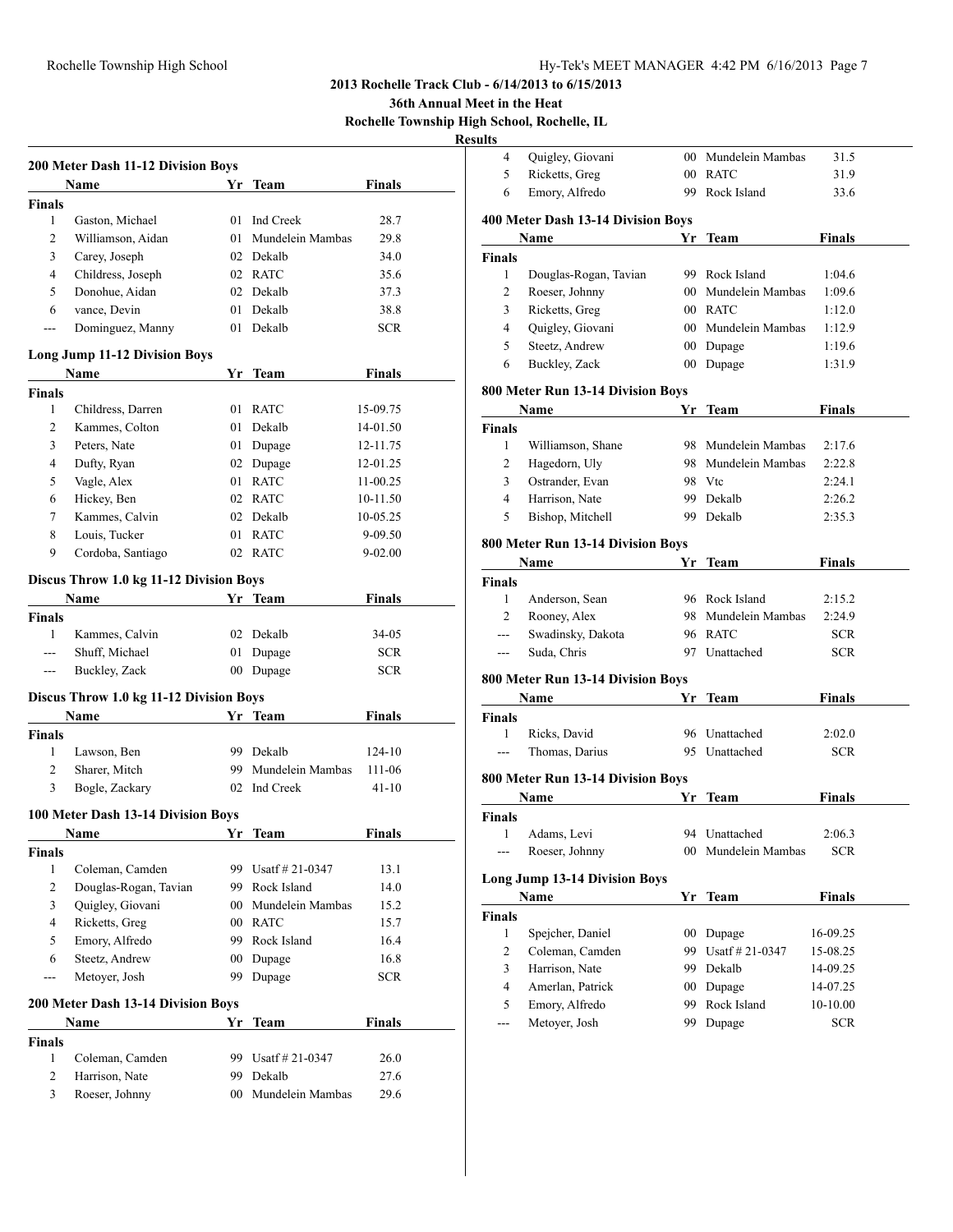**36th Annual Meet in the Heat**

**Rochelle Township High School, Rochelle, IL**

|                | <b>Shot Put 4 kg 13-14 Division Boys</b>              |    |                              |               |
|----------------|-------------------------------------------------------|----|------------------------------|---------------|
|                | <b>Name</b>                                           |    | Yr Team                      | Finals        |
| Finals<br>1    | Sharer, Mitch                                         | 99 | Mundelein Mambas 43-06.00    |               |
| 2              | Lynch, Austin                                         |    | 98 Dupage                    | 37-10.50      |
| 3              | Spejcher, Daniel                                      |    | 00 Dupage                    | 31-04.75      |
| $\overline{4}$ | Lawson, Ben                                           |    | 99 Dekalb                    | 28-06.00      |
|                |                                                       |    |                              |               |
|                | Shot Put 4 kg 13-14 Division Boys<br>Name             | Yr | Team                         | Finals        |
| <b>Finals</b>  |                                                       |    |                              |               |
| 1              | Yeakley, Colton                                       |    | 97 Usatf # 21-0347           | 38-06.75      |
| 2              | Escudero, Alek                                        |    | 97 Mundelein Mambas 35-08.00 |               |
| 3              | Scheck, Frank                                         |    | 98 Dupage                    | 33-00.00      |
| 4              | Amerlan, Patrick                                      |    | 00 Dupage                    | 21-09.00      |
| 5              | Ricketts, Greg                                        |    | 00 RATC                      | 19-09.50      |
|                | Javelin Throw 600g 13-14 Division Boys                |    |                              |               |
|                | Name                                                  |    | Yr Team                      | <b>Finals</b> |
| <b>Finals</b>  |                                                       |    |                              |               |
| 1              | Young, James                                          |    | 98 Usatf # 21-0347           | 54-04         |
| $\overline{2}$ | Sharer, Mitch                                         | 99 | Mundelein Mambas             | 47-06         |
|                | <b>Javelin Throw 600g 13-14 Division Boys</b>         |    |                              |               |
|                | Name                                                  |    | Yr Team                      | Finals        |
| <b>Finals</b>  |                                                       |    |                              |               |
| 1              | Yeakley, Colton                                       |    | 97 Usatf # 21-0347           | 102-05        |
| 2              | Escudero, Alek                                        |    | 97 Mundelein Mambas          | $92 - 10$     |
| 3              | Chandler, Cousins                                     |    | 98 Usatf # 21-0347           | 90-05         |
| $\overline{4}$ | Clem, Andrew                                          |    | 96 Usatf # 21-0347           | 88-07         |
| 5              | Hudson, Michael                                       |    | 98 Usatf # 21-0347           | 84-09         |
| 6              | Scheck, Frank                                         |    | 98 Dupage                    | 77-01.50      |
|                |                                                       |    |                              |               |
|                | <b>Javelin Throw 600g 13-14 Division Boys</b><br>Name |    | Yr Team                      | Finals        |
| <b>Finals</b>  |                                                       |    |                              |               |
| 1              | Filip, Scott                                          |    | 95 Dupage                    | 141-04        |
| ---            | Edwards, Blaine                                       |    | 95 Unattached                | <b>SCR</b>    |
| ---            | Mancilla, Berto                                       |    | 95 Mundelein Mambas          | <b>SCR</b>    |
|                |                                                       |    |                              |               |
|                | 100 Meter Dash 15-16 Division Boys<br>Name            | Yr | Team                         | <b>Finals</b> |
| <b>Finals</b>  |                                                       |    |                              |               |
| $\mathbf{1}$   | Robinson, James                                       | 97 | Dekalb                       | 12.0          |
| 2              | Winemiller, Daniel                                    | 97 | <b>RATC</b>                  | 12.2          |
| 3              | Garcia, Paul                                          | 97 | Dupage                       | 13.1          |
| 4              | Rodriguez, Jake                                       |    | 98 RATC                      | 13.5          |
| 5              | Weil, Devin                                           | 98 | Dupage                       | 13.6          |
| 6              | Dominguez, Javier                                     | 98 | Dekalb                       | 13.9          |
| ---            | Nebel, Justin                                         | 97 | Vtc                          | <b>SCR</b>    |
|                |                                                       |    |                              |               |
|                | 200 Meter Dash 15-16 Division Boys<br>Name            | Yr | Team                         | Finals        |
| Finals         |                                                       |    |                              |               |
| 1              | Robinson, James                                       | 97 | Dekalb                       | 24.3          |
|                |                                                       |    |                              |               |

| шшэ            |                                                                                                                                                                                                                               |    |                              |               |  |
|----------------|-------------------------------------------------------------------------------------------------------------------------------------------------------------------------------------------------------------------------------|----|------------------------------|---------------|--|
| 2              | Garcia, Paul                                                                                                                                                                                                                  |    | 97 Dupage                    | 25.5          |  |
| 3              | Weil, Devin                                                                                                                                                                                                                   |    | 98 Dupage                    | 27.4          |  |
| $\overline{4}$ | Dominguez, Javier                                                                                                                                                                                                             |    | 98 Dekalb                    | 27.7          |  |
| ---            | Hianik, Jacob                                                                                                                                                                                                                 |    | 98 Dupage                    | <b>SCR</b>    |  |
| ---            | Voss, Steven                                                                                                                                                                                                                  |    | 98 Dupage                    | <b>SCR</b>    |  |
| ---            | Nebel, Justin                                                                                                                                                                                                                 |    | 97 Vtc                       | <b>SCR</b>    |  |
| ---            | Foulks, Tank                                                                                                                                                                                                                  |    | 98 Rock Island               | <b>SCR</b>    |  |
|                |                                                                                                                                                                                                                               |    |                              |               |  |
|                | 110 Meter Hurdles 39" 15-16 Division Boys                                                                                                                                                                                     |    |                              |               |  |
|                | Name                                                                                                                                                                                                                          |    | Yr Team                      | <b>Finals</b> |  |
| Finals         |                                                                                                                                                                                                                               |    |                              |               |  |
| 1              | Hudson, Michael                                                                                                                                                                                                               |    | 98 Usatf # 21-0347           | 19.3          |  |
| 2<br>3         | Welling, Daniel                                                                                                                                                                                                               |    | 96 Usatf # 21-0347           | 19.9          |  |
| ---            | Rodriguez, Jake                                                                                                                                                                                                               |    | 98 RATC<br>97 Dupage         | 22.9          |  |
|                | Basso, Giovanni                                                                                                                                                                                                               |    |                              | DQ            |  |
|                | 110 Meter Hurdles 39" 15-16 Division Boys                                                                                                                                                                                     |    |                              |               |  |
|                | Name                                                                                                                                                                                                                          |    | Yr Team                      | <b>Finals</b> |  |
| Finals         |                                                                                                                                                                                                                               |    |                              |               |  |
| 1              | Beryozkin, Maurice                                                                                                                                                                                                            |    | 96 Mundelein Mambas          | 16.0          |  |
| 2              | Ford, Max                                                                                                                                                                                                                     |    | 94 Unattached                | 16.8          |  |
| ---            | Basso, Chago                                                                                                                                                                                                                  |    | 98 Dupage                    | <b>SCR</b>    |  |
|                | 400 Meter Hurdles 36" 10 hurd 15-16 Division Boys                                                                                                                                                                             |    |                              |               |  |
|                | Name and the same state of the state of the state of the state of the state of the state of the state of the state of the state of the state of the state of the state of the state of the state of the state of the state of |    | Yr Team                      | <b>Finals</b> |  |
| Finals         |                                                                                                                                                                                                                               |    |                              |               |  |
| $\overline{a}$ | Rodriguez, Jake                                                                                                                                                                                                               |    | 98 RATC                      | <b>SCR</b>    |  |
|                |                                                                                                                                                                                                                               |    |                              |               |  |
|                | 400 Meter Hurdles 36" 10 hurd 15-16 Division Boys                                                                                                                                                                             |    |                              |               |  |
|                | Name                                                                                                                                                                                                                          |    | Yr Team                      | <b>Finals</b> |  |
| Finals         |                                                                                                                                                                                                                               |    |                              |               |  |
| 1              | Ford, Max                                                                                                                                                                                                                     |    | 94 Unattached                | 1:00.3        |  |
| $\overline{c}$ | Weil, Austin                                                                                                                                                                                                                  |    | 95 Dupage                    | 1:03.1        |  |
| 3              | Beryozkin, Maurice                                                                                                                                                                                                            |    | 96 Mundelein Mambas          | 1:08.2        |  |
|                | 400 Meter Hurdles 36" 10 hurd 15-16 Division Boys                                                                                                                                                                             |    |                              |               |  |
|                | <b>Name</b>                                                                                                                                                                                                                   |    | Yr Team                      | <b>Finals</b> |  |
| Finals         |                                                                                                                                                                                                                               |    |                              |               |  |
| 1              | Perry, Isaiah                                                                                                                                                                                                                 |    | 94 Unattached                | 58.5          |  |
| $---$          | Ostrander, Evan                                                                                                                                                                                                               |    | 98 Vtc                       | <b>SCR</b>    |  |
|                | <b>High Jump 15-16 Division Boys</b>                                                                                                                                                                                          |    |                              |               |  |
|                |                                                                                                                                                                                                                               |    |                              |               |  |
|                | Name                                                                                                                                                                                                                          |    | Yr Team                      | <b>Finals</b> |  |
| Finals<br>1    |                                                                                                                                                                                                                               | 97 | Dekalb                       |               |  |
|                | Robinson, James                                                                                                                                                                                                               |    |                              | 5-11.00       |  |
|                | <b>Pole Vault 15-16 Division Boys</b>                                                                                                                                                                                         |    |                              |               |  |
|                | Name                                                                                                                                                                                                                          |    | Yr Team                      | <b>Finals</b> |  |
| Finals         |                                                                                                                                                                                                                               |    |                              |               |  |
| 1              | Bevilacqua, Joe                                                                                                                                                                                                               | 97 | <b>Flying Dragons</b>        | 12-04.00      |  |
| 1              | Contreras, Matthew                                                                                                                                                                                                            | 97 | Jump High                    | 12-04.00      |  |
| 3              | Bennett, Lucas                                                                                                                                                                                                                | 96 | Dupage                       | 11-04.00      |  |
| 4              | Hudson, Michael                                                                                                                                                                                                               |    | 98 Usatf # 21-0347           | 10-04.00      |  |
| $\overline{4}$ |                                                                                                                                                                                                                               |    |                              |               |  |
|                | Falls, Hayden                                                                                                                                                                                                                 |    | 97 Mundelein Mambas 10-04.00 |               |  |
| ---            | Basso, Giovanni                                                                                                                                                                                                               | 97 | Dupage                       | <b>SCR</b>    |  |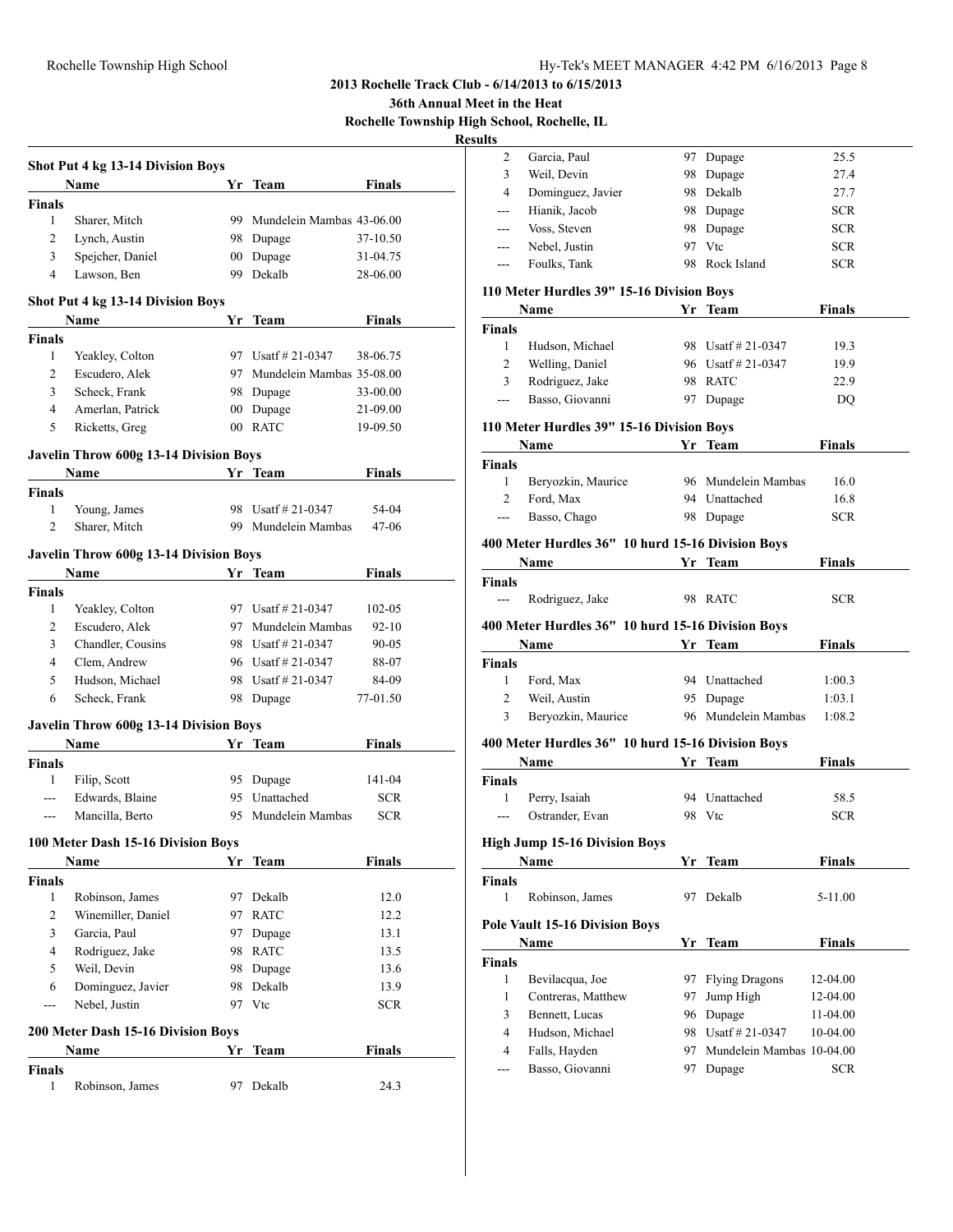**36th Annual Meet in the Heat**

**Rochelle Township High School, Rochelle, IL**

|               | <b>Pole Vault 15-16 Division Boys</b>   |          |                                 |                        |  |
|---------------|-----------------------------------------|----------|---------------------------------|------------------------|--|
|               | Name                                    |          | Yr Team                         | <b>Finals</b>          |  |
| <b>Finals</b> |                                         |          |                                 |                        |  |
| $\mathbf{1}$  | Amerlan, Mike                           |          | 95 Dupage                       | 12-10.00               |  |
| 2             | Foley, Nick                             | 95       | Mundelein Mambas 12-04.00       |                        |  |
| 2             | Filip, Scott                            |          | 95 Dupage                       | 12-04.00               |  |
| 4             | Krause, Elliott                         | 96       | Dupage                          | 11-10.00               |  |
| ---           | Tronaowski, Peter                       | 95       | Dupage                          | <b>SCR</b>             |  |
|               | <b>Pole Vault 15-16 Division Boys</b>   |          |                                 |                        |  |
|               | Name                                    | Yr       | <b>Team</b>                     | <b>Finals</b>          |  |
| <b>Finals</b> |                                         |          |                                 |                        |  |
| 1             | Walsh, Jon                              | 93       | Unattached                      | 14-10.00               |  |
| 2             | Cabbage, Dakota                         |          | 94 Flying Dragons               | 13-10.00               |  |
| 3             | Steiner, Jake                           |          |                                 |                        |  |
| ---           | Basso, Chago                            | 98<br>98 | <b>Flying Dragons</b><br>Dupage | 10-10.00<br><b>SCR</b> |  |
|               |                                         |          |                                 |                        |  |
|               | <b>Long Jump 15-16 Division Boys</b>    |          |                                 |                        |  |
|               | Name                                    | Yr       | Team                            | <b>Finals</b>          |  |
| <b>Finals</b> |                                         |          |                                 |                        |  |
| 1             | Winemiller, Daniel                      | 97       | <b>RATC</b>                     | 20-02.50               |  |
| 2             | Glover, Donte                           | 98       | Dupage                          | 17-09.75               |  |
| 3             | Rodriguez, Jake                         | 98       | <b>RATC</b>                     | 17-01.50               |  |
| 4             | Basso, Chago                            |          | 98 Dupage                       | 17-01.25               |  |
| 5             | Hianik, Jacob                           |          | 98 Dupage                       | 16-06.00               |  |
| 6             | Gillespie, C.J.                         |          | 98 Vtc                          | 16-04.00               |  |
| 7             | Melching, Christian                     |          | 98 Vtc                          | 16-01.50               |  |
| 8             | Szopa, Kamil                            |          | 97 Dupage                       | 16-00.75               |  |
| 9             | Dominguez, Javier                       | 98       | Dekalb                          | 13-10.00               |  |
| ---           | Nebel, Justin                           |          | 97 Vtc                          | <b>SCR</b>             |  |
|               |                                         |          |                                 |                        |  |
|               | Discus Throw 1.6 kg 15-16 Division Boys |          |                                 |                        |  |
|               | Name                                    |          | Yr Team                         | <b>Finals</b>          |  |
| <b>Finals</b> |                                         |          |                                 |                        |  |
| 1             | Yeakley, Colton                         |          | 97 Usatf # 21-0347              | 129-09                 |  |
| 2             | Escudero, Alek                          | 97       | Mundelein Mambas                | 112-06                 |  |
| 3             | Lynch, Austin                           |          | 98 Dupage                       | 109-00                 |  |
| 4             | Basso, Chago                            |          | 98 Dupage                       | 106-11                 |  |
| 5             | Scheck, Frank                           | 98.      | Dupage                          | 103-08                 |  |
| 6             | Basso, Giovanni                         | 97       | Dupage                          | 86-10                  |  |
| 7             | Young, James                            |          | 98 Usatf # 21-0347              | 56-07                  |  |
|               | 100 Meter Dash 17-18 Division Men       |          |                                 |                        |  |
|               | Name                                    | Yr       | <b>Team</b>                     | <b>Finals</b>          |  |
| <b>Finals</b> |                                         |          |                                 |                        |  |
| 1             | Jegede, Marcus                          |          | 95 Dupage                       | 11.4                   |  |
| 2             | Loess, Grant                            |          | 95 Dupage                       | 11.6                   |  |
| 3             | Ellis, Isaiah                           |          | 95 Rock Island                  | 11.8                   |  |
| 4             | Loess, Zak                              |          | 95 Dupage                       | 11.9                   |  |
| 5             | Lindsey, Chris                          | 95       | Dupage                          | 13.2                   |  |
| 6             | Tronaowski, Peter                       | 95       | Dupage                          | 13.7                   |  |
| ---           | Heupel, Noah                            | 95       | Dupage                          | SCR                    |  |
|               |                                         |          |                                 |                        |  |

| 100 Meter Dash 17-18 Division Men |                                      |    |                     |               |  |
|-----------------------------------|--------------------------------------|----|---------------------|---------------|--|
|                                   | Name                                 | Yr | Team                | <b>Finals</b> |  |
| Finals                            |                                      |    |                     |               |  |
| 1                                 | Perry, Isaiah                        | 94 | Unattached          | 11.8          |  |
|                                   | 200 Meter Dash 17-18 Division Men    |    |                     |               |  |
|                                   | Name                                 | Yr | Team                | <b>Finals</b> |  |
| Finals                            |                                      |    |                     |               |  |
| 1                                 | Thomas, Darius                       |    | 95 Unattached       | 23.5          |  |
| 2                                 | Weil, Austin                         |    | 95 Dupage           | 24.5          |  |
| 3                                 | Ellis, Isaiah                        |    | 95 Rock Island      | 26.0          |  |
| $---$                             | Lindsey, Chris                       |    | 95 Dupage           | <b>SCR</b>    |  |
| ---                               | Loess, Zak                           |    | 95 Dupage           | <b>SCR</b>    |  |
| ---                               | Weber, Chris                         |    | 94 RATC             | <b>SCR</b>    |  |
| ---                               | Loess, Grant                         | 95 | Dupage              | <b>SCR</b>    |  |
| 200 Meter Dash 17-18 Division Men |                                      |    |                     |               |  |
|                                   | Name                                 | Yr | <b>Team</b>         | <b>Finals</b> |  |
| Finals                            |                                      |    |                     |               |  |
| 1                                 | Swadinsky, Dakota                    |    | 96 RATC             | 24.2          |  |
| 2                                 | Monfils, Tim                         |    | 96 RATC             | 25.5          |  |
| 3                                 | Adams, Levi                          |    | 94 Unattached       | 25.8          |  |
| $\overline{4}$                    | Lang, Robert                         |    | 92 RATC             | 27.3          |  |
| ---                               | Welling, Daniel                      |    | 96 Usatf # 21-0347  | <b>SCR</b>    |  |
|                                   | 400 Meter Dash 17-18 Division Men    |    |                     |               |  |
|                                   | Name                                 | Yr | Team                | Finals        |  |
| Finals                            |                                      |    |                     |               |  |
| 1                                 | Garcia, Paul                         | 97 | Dupage              | 55.2          |  |
|                                   |                                      |    |                     |               |  |
|                                   | 400 Meter Dash 17-18 Division Men    |    |                     |               |  |
|                                   | Name                                 | Yr | Team                | Finals        |  |
| <b>Finals</b>                     |                                      |    |                     |               |  |
| 1                                 | Thomas, Darius                       |    | 95 Unattached       | 53.0          |  |
| 2                                 | Ellis, Isaiah                        |    | 95 Rock Island      | 56.7          |  |
| 3                                 | Huftalin, Noah                       |    | 95 Mundelein Mambas | 58.5          |  |
| ---                               | Kumerow, Kyle                        |    | 95 Dupage           | <b>SCR</b>    |  |
|                                   | 400 Meter Dash 17-18 Division Men    |    |                     |               |  |
|                                   | Name                                 | Yr | <b>Team</b>         | Finals        |  |
| Finals                            |                                      |    |                     |               |  |
| 1                                 | Adams, Levi                          |    | 94 Unattached       | 53.2          |  |
| 2                                 | Melching, Christian                  | 98 | Vtc                 | 1:01.0        |  |
| 3                                 | Foulks, Tank                         | 98 | Rock Island         | 1:02.5        |  |
| $\overline{4}$                    | Voss, Steven                         | 98 | Dupage              | 1:03.9        |  |
| $---$                             | Hianik, Jacob                        | 98 | Dupage              | <b>SCR</b>    |  |
|                                   | <b>Pole Vault 17-18 Division Men</b> |    |                     |               |  |
|                                   | Name                                 | Yr | <b>Team</b>         | <b>Finals</b> |  |
| Finals                            |                                      |    |                     |               |  |
| 1                                 | Smith, Derrick                       | 95 | Rock Island         | 14-10.00      |  |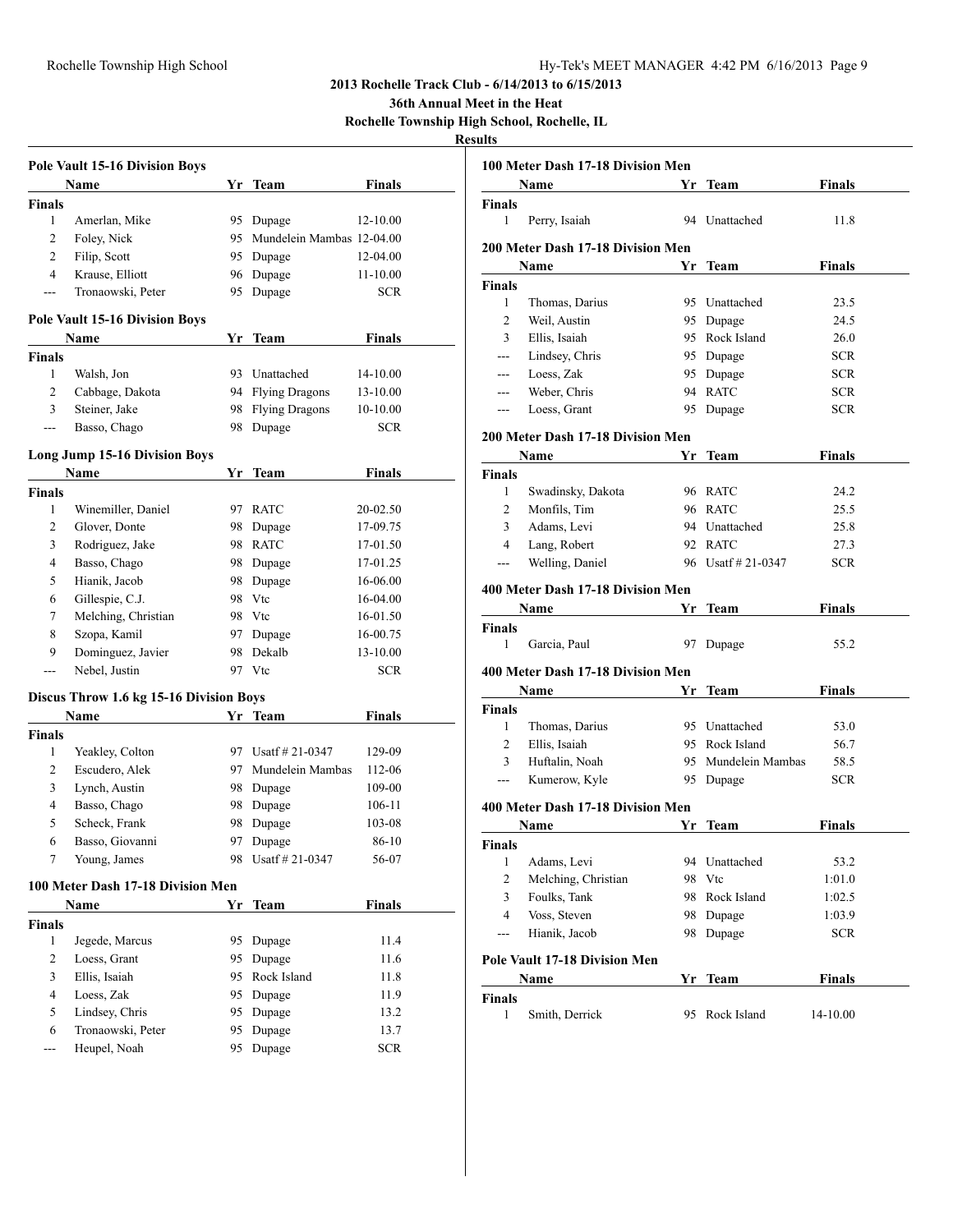**36th Annual Meet in the Heat**

**Rochelle Township High School, Rochelle, IL**

| Long Jump 17-18 Division Men |                                       |    |                  |               |  |
|------------------------------|---------------------------------------|----|------------------|---------------|--|
|                              | Name                                  |    | Yr Team          | <b>Finals</b> |  |
| Finals                       |                                       |    |                  |               |  |
| 1                            | Koch, Shawn                           | 95 | Dupage           | 22-04.50      |  |
| 1                            | Jegede, Marcus                        | 95 | Dupage           | 22-04.50      |  |
| 3                            | Heupel, Noah                          | 95 | Dupage           | 20-04.00      |  |
| 4                            | Loess, Grant                          | 95 | Dupage           | 19-02.75      |  |
| 4                            | Kumerow, Kyle                         | 95 | Dupage           | 19-02.75      |  |
| 6                            | Krause, Elliott                       | 96 | Dupage           | 18-01.50      |  |
| $---$                        | Loess, Zak                            | 95 | Dupage           | <b>SCR</b>    |  |
|                              | <b>Long Jump 17-18 Division Men</b>   |    |                  |               |  |
|                              | Name                                  |    | Yr Team          | Finals        |  |
| Finals                       |                                       |    |                  |               |  |
| 1                            | Cassidy, Cody                         |    | 92 RATC          | 21-06.75      |  |
| 2                            | Bracey, David                         | 92 | Unattached       | 20-02.50      |  |
| 3                            | Filip, Christopher                    |    | 96 Dupage        | 17-06.75      |  |
| 4                            | Lang, Robert                          |    | 92 RATC          | 15-10.75      |  |
| 5                            | Anderson, Sean                        | 96 | Rock Island      | 15-08.25      |  |
| ---                          | Shabenah, Malek                       |    | 94 RATC          | <b>SCR</b>    |  |
|                              |                                       |    |                  |               |  |
|                              | <b>Triple Jump 17-18 Division Men</b> |    |                  |               |  |
|                              | Name                                  |    | Yr Team          | <b>Finals</b> |  |
| <b>Finals</b>                |                                       |    |                  |               |  |
| 1                            | Koch, Shawn                           |    | 95 Dupage        | 46-11.00      |  |
| 2                            | Jegede, Marcus                        |    | 95 Dupage        | 46-06.50      |  |
| 3                            | Amerlan, Mike                         | 95 | Dupage           | 42-04.25      |  |
| $\overline{4}$               | Loess, Grant                          | 95 | Dupage           | 39-00.00      |  |
| $ -$                         | Loess, Zak                            | 95 | Dupage           | <b>SCR</b>    |  |
|                              | Triple Jump 17-18 Division Men        |    |                  |               |  |
|                              | Name                                  |    | Yr Team          | <b>Finals</b> |  |
| <b>Finals</b>                |                                       |    |                  |               |  |
| 1                            | Swadinsky, Dakota                     |    | 96 RATC          | 41-09.50      |  |
| 2                            | Filip, Christopher                    |    | 96 Dupage        | 39-01.00      |  |
| 3                            | Monfils, Tim                          |    | 96 RATC          | 38-10.50      |  |
| ---                          | Bracey, David                         | 92 | Unattached       | <b>SCR</b>    |  |
|                              |                                       |    |                  |               |  |
|                              | Shot Put 12 lb 17-18 Division Men     |    |                  |               |  |
|                              | Name                                  |    | Yr Team          | Finals        |  |
| <b>Finals</b>                |                                       |    |                  |               |  |
| 1                            | Dyer, Nathan                          | 96 | Dekalb           | 50-03.00      |  |
| 2                            | Brainard, Dan                         | 96 | Dupage           | 43-01.50      |  |
| 3                            | Filip, Scott                          | 95 | Dupage           | 41-10.50      |  |
| 4                            | Sullivan, Ben                         | 96 | Dupage           | 41-01.00      |  |
| 5                            | D'Amico, Jason                        | 96 | Dupage           | 39-02.25      |  |
| 6                            | Kumerow, Kyle                         | 95 | Dupage           | 35-08.50      |  |
| 7                            | Clem, Andrew                          | 96 | Usatf # 21-0347  | 32-02.50      |  |
|                              | Frey, Matt                            | 96 | Dupage           | <b>SCR</b>    |  |
| ---                          | Mancilla, Berto                       | 95 | Mundelein Mambas | <b>SCR</b>    |  |
| ---                          | Worthington, Ben                      | 96 | <b>RATC</b>      | <b>SCR</b>    |  |
|                              | Papke, Bryce                          | 96 | <b>RATC</b>      | <b>SCR</b>    |  |

|               | Discus Throw 1.6 kg 17-18 Division Men  |    |                     |               |
|---------------|-----------------------------------------|----|---------------------|---------------|
|               | Name                                    |    | Yr Team             | Finals        |
| <b>Finals</b> |                                         |    |                     |               |
| $\mathbf{1}$  | D'Amico, Jason                          | 96 | Dupage              | 138-08        |
| 2             | Dyer, Nathan                            |    | 96 Dekalb           | 134-05        |
| 3             | Worthington, Ben                        |    | 96 RATC             | 120-00        |
| 4             | Clem, Andrew                            |    | 96 Usatf # 21-0347  | 112-00        |
| 5             | Filip, Scott                            |    | 95 Dupage           | 110-07        |
| 6             | Sullivan, Ben                           |    | 96 Dupage           | 109-09        |
| 7             | Brainard, Dan                           |    | 96 Dupage           | 101-04        |
| 8             | Papke, Bryce                            |    | 96 RATC             | 79-09         |
| ---           | Edwards, Blaine                         |    | 95 Unattached       | <b>SCR</b>    |
| ---           | Koch, Shawn                             |    | 95 Dupage           | <b>SCR</b>    |
| ---           | Mancilla, Berto                         |    | 95 Mundelein Mambas | <b>SCR</b>    |
| ---           | Frey, Matt                              |    | 96 Dupage           | <b>SCR</b>    |
|               | 200 Meter Dash 8 & Under Division Girls |    |                     |               |
|               | Name                                    |    | Yr Team             | <b>Finals</b> |
| Finals        |                                         |    |                     |               |
| 1             | Carey, Grace                            | 05 | Dekalb              | 43.0          |
| 2             | Hale, Ainsley                           |    | 06 RATC             | 57.9          |
| 3             | Fonfara, Naleia                         | 07 | RATC                | 1:00.9        |
| ---           | Lakemacher, Joy                         | 05 | Unattached          | <b>SCR</b>    |
|               |                                         |    |                     |               |
|               | 200 Meter Dash 8 & Under Division Boys  |    |                     |               |
|               | Name                                    | Yr | Team                | Finals        |
| <b>Finals</b> |                                         |    |                     |               |
| 1             | Schuler, Andy                           |    | 05 Dupage           | 39.2          |
| 2             | Johnson, Alysus                         |    | 05 Rock Island      | 40.9          |
| 3             | Vilaseca, Tryggve                       | 05 | Dekalb              | 43.1          |
| 4             | Tooley, Jake                            |    | 06 RATC             | 48.2          |
|               | 400 Meter Dash 8 & Under Division Boys  |    |                     |               |
|               | Name                                    |    | Yr Team             | Finals        |
| Finals        |                                         |    |                     |               |
| 1             | Monfils, Daniel                         | 05 | RATC                | 1:25.1        |
| 2             | Vilaseca, Tryggve                       |    | 05 Dekalb           | 1:35.8        |
|               | 400 Meter Dash 8 & Under Division Girls |    |                     |               |
|               | Name                                    | Yr | Team                | Finals        |
| Finals        |                                         |    |                     |               |
| 1             | Morrison, Camille                       |    | 06 Dupage           | 1:37.4        |
| 2             | Carey, Grace                            | 05 | Dekalb              | 1:40.4        |
| 3             | Kammes, Carly Jo                        |    | 06 Dekalb           | 2:09.3        |
| ---           | Lakemacher, Joy                         |    | 05 Unattached       | <b>SCR</b>    |
|               |                                         |    |                     |               |
|               | 400 Meter Dash 8 & Under Division Girls |    |                     |               |
|               | Name                                    |    | Yr Team             | <b>Finals</b> |
| Finals        |                                         |    |                     |               |
| ---           | Miller, Alisha                          |    | 02 Dekalb           | <b>SCR</b>    |
|               | 400 Meter Dash 8 & Under Division Girls |    |                     |               |
|               | Name                                    |    | Yr Team             | <b>Finals</b> |
| Finals        |                                         |    |                     |               |
| ---           | Anderson, Kaila                         | 01 | Mundelein Mambas    | <b>SCR</b>    |
|               |                                         |    |                     |               |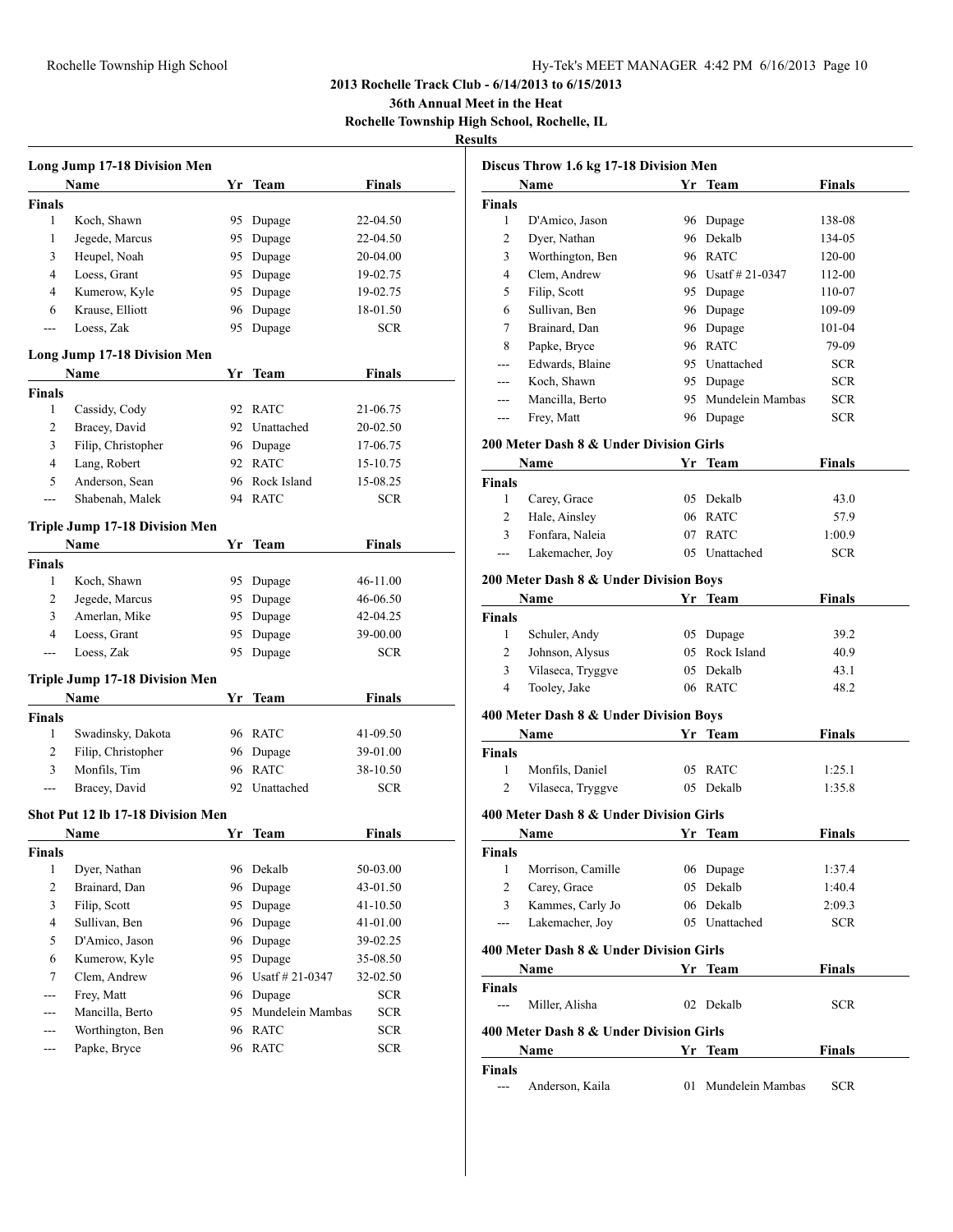**36th Annual Meet in the Heat**

**Rochelle Township High School, Rochelle, IL**

#### **Results**

|                        | 800 Meter Run 8 & Under Division Girls<br>Name | Yr Team                | Finals        |
|------------------------|------------------------------------------------|------------------------|---------------|
|                        |                                                |                        |               |
| <b>Finals</b><br>$---$ | Kammes, Carly Jo                               | 06 Dekalb              | <b>DNF</b>    |
|                        | 800 Meter Run 8 & Under Division Girls         |                        |               |
|                        | Name                                           | Yr Team                | <b>Finals</b> |
| Finals                 |                                                |                        |               |
| 1                      | Heegaard, Janae                                | 03 Dekalb              | 3:21.4        |
| ---                    | Lampert, Ana                                   | 03 Rock Island         | <b>SCR</b>    |
|                        | 800 Meter Run 8 & Under Division Boys          |                        |               |
|                        | Name                                           | Yr Team                | Finals        |
| <b>Finals</b>          |                                                |                        |               |
| 1                      | Verkler, Malaki                                | 03 Usatf $\#$ 21-0347  | 2:43.7        |
| 2                      | Cambier, Jack                                  | 03 Dekalb              | 2:43.7        |
| 3                      | Wester, Noah                                   | 04 Dekalb              | 2:48.5        |
| 4                      | Andrews, Alex                                  | 03 Dekalb              | 3:49.4        |
|                        | 4x100 Meter Relay 8 & Under Division Boys      |                        |               |
|                        | Team                                           | Relay                  | <b>Finals</b> |
| <b>Finals</b>          |                                                |                        |               |
| 1                      | <b>RATC</b>                                    | A                      | 1:09.0        |
|                        | 1) Engelkes, Emily 00                          | 2) Ferrari, Makenna 01 |               |
|                        | 3) Leininger, Mallory 01                       | 4) Hickey, Anne 01     |               |
| 1                      | <b>RATC</b>                                    | A                      | 1:19.1        |
|                        | 1) Tooley, Jake 06                             | 2) Fonfara, Nolan 05   |               |
|                        | 3) Stove-Cullum, Cody 05                       | 4) Monfils, Daniel 05  |               |
| 2                      | <b>RATC</b>                                    | A                      | 1:20.0        |
| $\overline{c}$         | <b>RATC</b>                                    | A                      | 1:20.8        |
|                        | 1) Good, Bryar 02                              | 2) Vagle, Jessica 03   |               |
|                        | 3) Szpekowski, Madison 03                      | 4) Pointer, Korena 04  |               |
| 3                      | Rock Island Striders                           | A                      | 1:31.2        |
|                        | 1) Brown, Olivia 04                            | 2) Patrick, Quaniya 04 |               |
|                        | 3) Rusk, Hannah 04                             |                        |               |
| 4                      | <b>RATC</b>                                    | A                      | 1:34.6        |
|                        | 1) Hale, Ainsley 06                            | 2) Pointer, Maleah 05  |               |
|                        | 3) Fonfara, Naleia 07                          | 4) Dooley, Elise 05    |               |
|                        | 4x100 Meter Relay 8 & Under Division Mixed     |                        |               |
|                        | <b>Team</b>                                    | Relay                  | <b>Finals</b> |
| <b>Finals</b>          |                                                |                        |               |
| 1                      | <b>RATC</b>                                    | A                      | 1:09.0        |
|                        | 1) Engelkes, Emily 00                          | 2) Ferrari, Makenna 01 |               |
|                        | 3) Leininger, Mallory 01                       | 4) Hickey, Anne 01     |               |
| 1                      | <b>RATC</b>                                    | A                      | 1:19.1        |
|                        | 1) Tooley, Jake 06                             | 2) Fonfara, Nolan 05   |               |
|                        | 3) Stove-Cullum, Cody 05                       | 4) Monfils, Daniel 05  |               |
| 2                      | <b>RATC</b>                                    | A                      | 1:20.0        |
| $\overline{2}$         | <b>RATC</b>                                    | A                      | 1:20.8        |
|                        | 1) Good, Bryar 02                              | 2) Vagle, Jessica 03   |               |
|                        | 3) Szpekowski, Madison 03                      | 4) Pointer, Korena 04  |               |
| 3                      | Rock Island Striders                           | A                      | 1:31.2        |
|                        | 1) Brown, Olivia 04                            | 2) Patrick, Quaniya 04 |               |
|                        | 3) Rusk, Hannah 04                             |                        |               |

| uns            |                                            |                     |                        |
|----------------|--------------------------------------------|---------------------|------------------------|
| $\overline{4}$ | <b>RATC</b>                                | A                   | 1:34.6                 |
|                | 1) Hale, Ainsley 06                        |                     | 2) Pointer, Maleah 05  |
|                | 3) Fonfara, Naleia 07                      | 4) Dooley, Elise 05 |                        |
|                | 4x100 Meter Relay 8 & Under Division Girls |                     |                        |
|                | Team                                       | Relay               | Finals                 |
| <b>Finals</b>  |                                            |                     |                        |
| 1              | <b>RATC</b>                                | A                   | 1:09.0                 |
|                | 1) Engelkes, Emily 00                      |                     | 2) Ferrari, Makenna 01 |
|                | 3) Leininger, Mallory 01                   |                     | 4) Hickey, Anne 01     |
| 1              | <b>RATC</b>                                | A                   | 1:19.1                 |
|                | 1) Tooley, Jake 06                         |                     | 2) Fonfara, Nolan 05   |
|                | 3) Stove-Cullum, Cody 05                   |                     | 4) Monfils, Daniel 05  |
| 2              | <b>RATC</b>                                | A                   | 1:20.0                 |
| $\overline{c}$ | <b>RATC</b>                                | A                   | 1:20.8                 |
|                | 1) Good, Bryar 02                          |                     | 2) Vagle, Jessica 03   |
|                | 3) Szpekowski, Madison 03                  |                     | 4) Pointer, Korena 04  |
| 3              | Rock Island Striders                       | A                   | 1:31.2                 |
|                | 1) Brown, Olivia 04                        |                     | 2) Patrick, Quaniya 04 |
|                | 3) Rusk, Hannah 04                         |                     |                        |
| $\overline{4}$ | <b>RATC</b>                                | A                   | 1:34.6                 |
|                | 1) Hale, Ainsley 06                        |                     | 2) Pointer, Maleah 05  |
|                | 3) Fonfara, Naleia 07                      |                     | 4) Dooley, Elise 05    |
|                | 4x400 Meter Relay 8 & Under Division Women |                     |                        |

|               | Team                     | Relav | <b>Finals</b>           |
|---------------|--------------------------|-------|-------------------------|
| <b>Finals</b> |                          |       |                         |
|               | <b>RATC</b>              | A     | 4:10.6                  |
|               | 1) Stove-Cullum, Cody 05 |       |                         |
|               | 3) Whitehead, Jace 05    |       | 4) Monfils, Daniel 05   |
| 1             | Mundelein Mambas         | А     | 4:40.1                  |
|               | 1) Floden, Fiona 97      |       | 2) Parola, Ashley 97    |
|               | 3) Schuh, Kiara 97       |       | 4) Wasserberg, Molly 97 |
| 2             | Rock Island Striders     | A     | 4:54.8                  |
|               | 1) Anderson, Sean 96     |       |                         |

#### **4x400 Meter Relay 8 & Under Division Mixed**

| Team                      | Relav | Finals                  |
|---------------------------|-------|-------------------------|
| <b>Finals</b>             |       |                         |
| <b>RATC</b>               | А     | 4:10.6                  |
| 1) Stove-Cullum, Cody 05  |       |                         |
| 3) Whitehead, Jace 05     |       | 4) Monfils, Daniel 05   |
| Mundelein Mambas          | А     | 4:40.1                  |
| 1) Floden, Fiona 97       |       | 2) Parola, Ashley 97    |
| 3) Schuh, Kiara 97        |       | 4) Wasserberg, Molly 97 |
| Rock Island Striders<br>2 | A     | 4:54.8                  |
| 1) Anderson, Sean 96      |       |                         |

### **4x400 Meter Relay 8 & Under Division Men**

| Team                                              | Relay | <b>Finals</b>         |
|---------------------------------------------------|-------|-----------------------|
| <b>Finals</b>                                     |       |                       |
| <b>RATC</b>                                       | А     | 4:10.6                |
| 1) Stove-Cullum, Cody 05<br>3) Whitehead, Jace 05 |       | 4) Monfils, Daniel 05 |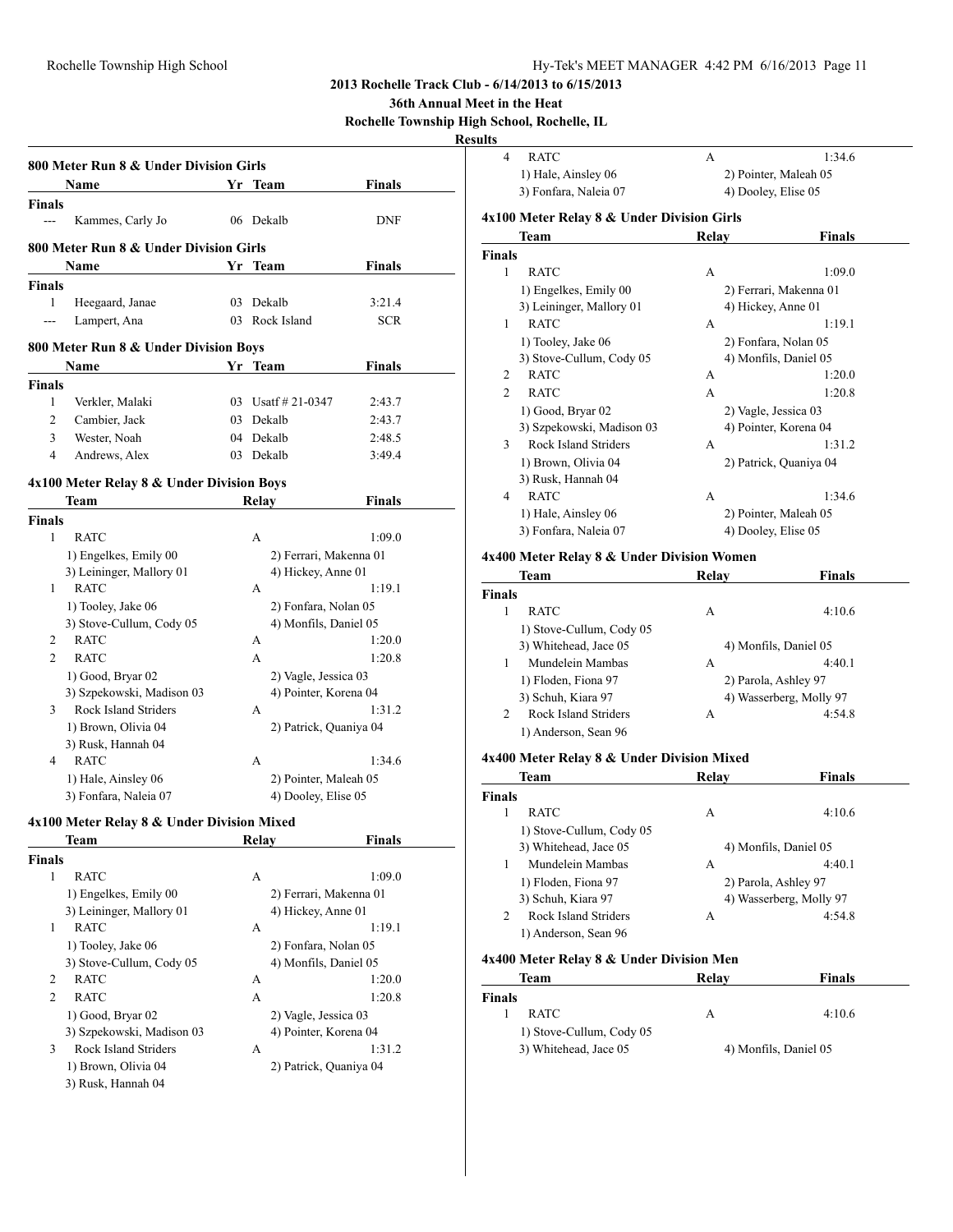**36th Annual Meet in the Heat**

**Rochelle Township High School, Rochelle, IL**

|                | Finals  (4x400 Meter Relay 8 & Under Division Men) |        |                         |               |
|----------------|----------------------------------------------------|--------|-------------------------|---------------|
|                | Team                                               |        | Relay                   | <b>Finals</b> |
| 1              | Mundelein Mambas                                   |        | A                       | 4:40.1        |
|                | 1) Floden, Fiona 97                                |        | 2) Parola, Ashley 97    |               |
|                | 3) Schuh, Kiara 97                                 |        | 4) Wasserberg, Molly 97 |               |
| 2              | Rock Island Striders                               |        | A                       | 4:54.8        |
|                | 1) Anderson, Sean 96                               |        |                         |               |
|                | 200 Meter Dash 9-10 Division Boys                  |        |                         |               |
|                | Name                                               |        | Yr Team                 | <b>Finals</b> |
| <b>Finals</b>  |                                                    |        |                         |               |
| 1              | Wanner, David                                      |        | 04 RATC                 | 37.9          |
| 2              | Anaya, Xander                                      | 04     | Dupage                  | 40.5          |
|                | <b>200 Meter Dash 9-10 Division Girls</b>          |        |                         |               |
|                | Name                                               | Yr     | Team                    | <b>Finals</b> |
| <b>Finals</b>  |                                                    |        |                         |               |
| 1              | Watson, Sariyah                                    |        | 04 Dekalb               | 33.7          |
| $\overline{c}$ | Hunter, Shanijah                                   |        | 03 Rock Island          | 35.1          |
| 3              | Hazen, Julia                                       |        | 03 Mundelein Mambas     | 35.4          |
| 4              | Hayes, Liberty                                     |        | 03 RATC                 | 36.7          |
| 5              | Dykes, Michaela                                    |        | 03 Usatf # 21-0347      | 37.4          |
| 6              | Meeks, Raven                                       |        | 04 Dekalb               | 38.1          |
| 7              | Brown, Olivia                                      |        | 04 Rock Island          | 38.4          |
| 8              | Klapprodt, Kira                                    |        | 04 Dekalb               | 39.1          |
| 9              | Brokaw, Mackenzie                                  |        | 03 Rock Island          | 39.8          |
| 10             | Rusk, Hannah                                       |        | 04 Rock Island          | 42.9          |
| 11             | Parks, Jazmeir                                     |        | 03 Rock Island          | 44.1          |
| 12             | Stewart, Brianjanique                              |        | 03 Rock Island          | 47.5          |
|                |                                                    |        |                         |               |
|                | 1500 Meter Run 9-10 Division Boys                  |        |                         |               |
|                | Name                                               | Yr     | <b>Team</b>             | Finals        |
| Finals         |                                                    |        |                         |               |
| 1              | Taylor, Alex                                       |        | 03 Dekalb               | 5:53.6        |
| 2              | Wester, Noah                                       |        | 04 Dekalb               | 5:53.8        |
| 3              | Verkler, Malaki                                    |        | 03 Usatf # 21-0347      | 6:00.0        |
| 4              | Cambier, Jack                                      | 03     | Dekalb                  | 6:17.9        |
|                | 1500 Meter Run 9-10 Division Girls                 |        |                         |               |
|                | Name                                               |        | Yr Team                 | <b>Finals</b> |
| <b>Finals</b>  |                                                    |        |                         |               |
| 1              | Walker, Lili                                       | 02     | Dekalb                  | 6:40.0        |
|                |                                                    |        |                         |               |
|                | 1500 Meter Run 9-10 Division Girls                 |        |                         |               |
|                | Name                                               | Yr     | <b>Team</b>             | <b>Finals</b> |
| <b>Finals</b>  |                                                    |        |                         |               |
| 1              | Burkett, Samantha                                  | 02     | Mundelein Mambas        | 5:51.6        |
| 2              | Dykes, Delanie                                     | $00\,$ | Usatf # 21-0347         | 6:01.5        |
| 3              | Heegaard, Kate                                     |        | 00 Dekalb               | 6:07.2        |
| 4              | Wester, Kayla                                      | $00\,$ | Dekalb                  | 6:13.4        |
| 5              | Michel, Anna                                       | 02     | Dekalb                  | 6:35.3        |
| 6              | Wagner, Abigail                                    | 01     | <b>RATC</b>             | 9:17.6        |
|                |                                                    |        |                         |               |

| lits           |                                           |    |                         |               |
|----------------|-------------------------------------------|----|-------------------------|---------------|
|                | 1500 Meter Run 9-10 Division Boys         |    |                         |               |
|                | Name                                      | Yr | <b>Team</b>             | <b>Finals</b> |
| <b>Finals</b>  |                                           |    |                         |               |
| 1              | Quigley, Dominic                          |    | 01 Mundelein Mambas     | 5:36.8        |
| 2              | Kammes, Colton                            |    | 01 Dekalb               | 5:37.1        |
| 3              | Carey, Joseph                             | 02 | Dekalb                  | 6:18.4        |
|                | 1500 Meter Run 9-10 Division Girls        |    |                         |               |
|                | Name                                      |    | Yr Team                 | Finals        |
| <b>Finals</b>  |                                           |    |                         |               |
| 1              | Johnson, Morgan                           |    | 00 Ind Creek            | 5:25.6        |
| ---            | Richards, Marissa                         | 99 | Mundelein Mambas        | SCR           |
|                | 800 Meter Run 11-12 Division Boys         |    |                         |               |
|                | Name                                      | Yr | Team                    | Finals        |
| <b>Finals</b>  |                                           |    |                         |               |
| 1              | Quigley, Dominic                          | 01 | Mundelein Mambas        | 2:36.3        |
| 2              | Kammes, Colton                            | 01 | Dekalb                  | 2:37.2        |
|                |                                           |    |                         |               |
|                | 800 Meter Run 11-12 Division Girls        |    |                         |               |
|                | Name                                      | Yr | Team                    | <b>Finals</b> |
| <b>Finals</b>  |                                           |    |                         |               |
| 1              | Burkett, Samantha                         |    | 02 Mundelein Mambas     | 2:49.3        |
| $\overline{c}$ | Hathorn, Jayla                            |    | 02 Rock Island          | 2:49.5        |
| 3              | Michel, Anna                              |    | 02 Dekalb               | 3:05.2        |
| 4              | Walker, Lili                              |    | 02 Dekalb               | 3:07.2        |
| 5              | Wester, Chloe                             |    | 02 Dekalb               | 3:10.0        |
| 6              | Wagner, Abigail                           | 01 | <b>RATC</b>             | 3:17.1        |
| 7              | Bouma, Jocelynn                           | 02 | Ind Creek               | 4:06.8        |
|                | 80 Meter Hurdles 30" 11-12 Division Boys  |    |                         |               |
|                | Name                                      |    | Yr Team                 | Finals        |
| Finals         |                                           |    |                         |               |
| 1              | Peters, Nate                              |    | 01 Dupage               | 18.0          |
| 2              | Dufty, Ryan                               |    | 02 Dupage               | 18.7          |
| 3              | Shuff, Michael                            | 01 | Dupage                  | 21.2          |
|                | 80 Meter Hurdles 30" 11-12 Division Girls |    |                         |               |
|                | Name                                      | Yr | Team                    | <b>Finals</b> |
| Finals         |                                           |    |                         |               |
| 1              | Kraft, Elliot                             | 02 | Dupage                  | 18.7          |
| 2              | Bakken, Mya                               | 02 | Ind Creek               | 19.7          |
|                | 4x100 Meter Relay 11-12 Division Men      |    |                         |               |
|                | Team                                      |    | Relay                   | <b>Finals</b> |
| <b>Finals</b>  |                                           |    |                         |               |
| 1              | <b>Rock Island Striders</b>               |    | А                       | 57.1          |
|                | 1) Douglas-Rogan, Tavian 99               |    | 2) Emory, Alfredo 99    |               |
|                | 3) Foulks, Tank 98                        |    | 4) Vesey, Ramsey 99     |               |
| 1              | <b>RATC</b>                               |    | A                       | 1:03.8        |
|                | 1) Stover, Cecillia 01                    |    | 2) Torres, Nancy 99     |               |
|                | 3) Knight, Morgan 99                      |    | 4) Poloni, Olivia 01    |               |
|                | <b>RATC</b>                               |    | A                       | DQ            |
|                | 1) Winemiller, Daniel 97                  |    | 2) Monfils, Tim 96      |               |
|                | 3) Rodriguez, Jake 98                     |    | 4) Swadinsky, Dakota 96 |               |
|                |                                           |    |                         |               |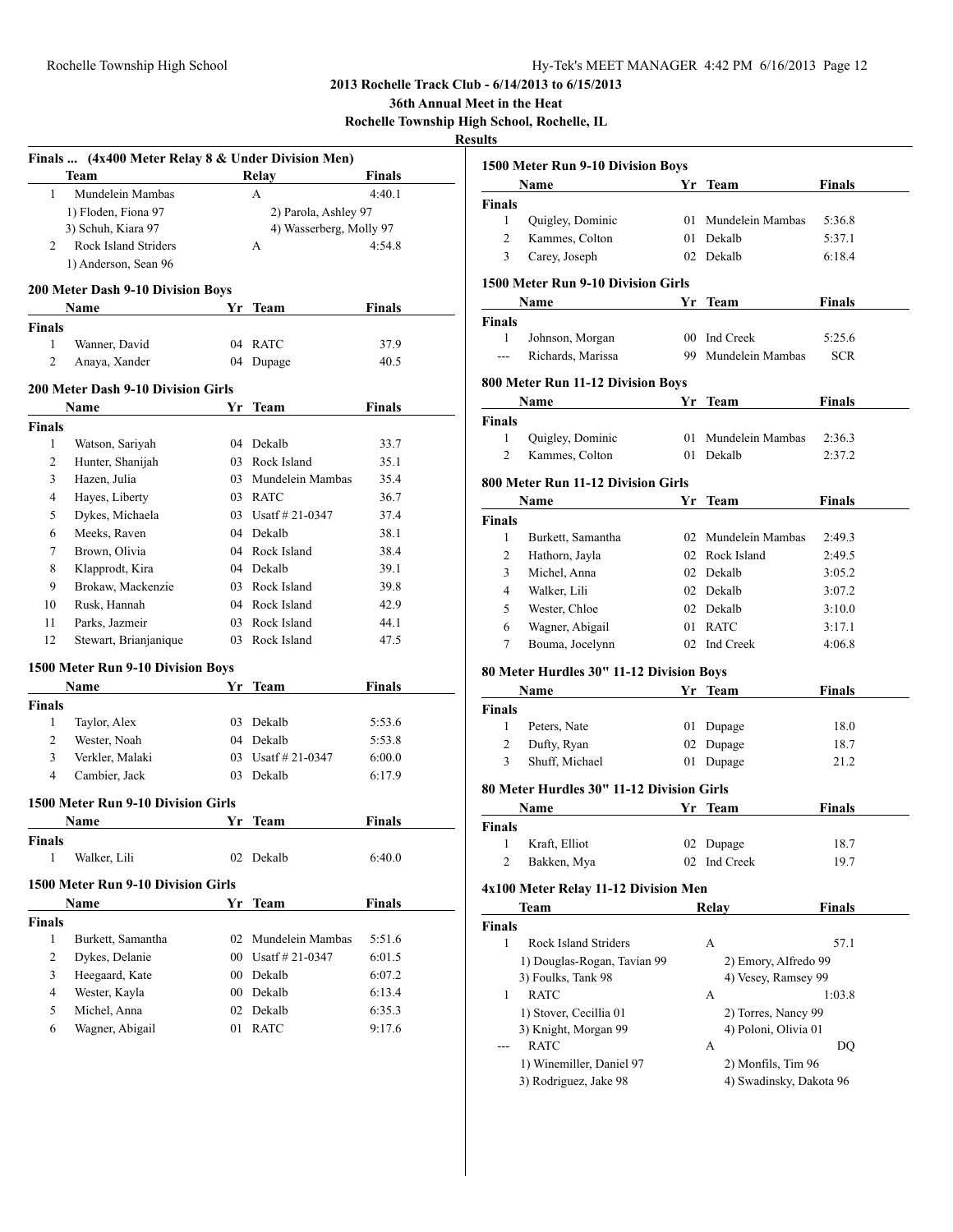#### **36th Annual Meet in the Heat**

**Rochelle Township High School, Rochelle, IL**

## **Result**

|               | Team                                           |    | Relay                                     | <b>Finals</b> |
|---------------|------------------------------------------------|----|-------------------------------------------|---------------|
| ---           | <b>RATC</b>                                    |    | А                                         | SCR           |
|               | 1) Cordoba, Santiago 02                        |    | 2) Hickey, Ben 02                         |               |
|               | 3) Louis, Tucker 01                            |    | 4) Escobar, Diego 02                      |               |
|               | 4x100 Meter Relay 11-12 Division Mixed         |    |                                           |               |
|               | Team                                           |    | Relay                                     | Finals        |
| <b>Finals</b> |                                                |    |                                           |               |
| 1             | Rock Island Striders                           |    | A                                         | 57.1          |
|               | 1) Douglas-Rogan, Tavian 99                    |    | 2) Emory, Alfredo 99                      |               |
|               | 3) Foulks, Tank 98                             |    | 4) Vesey, Ramsey 99                       |               |
| 1             | <b>RATC</b>                                    |    | А                                         | 1:03.8        |
|               | 1) Stover, Cecillia 01                         |    | 2) Torres, Nancy 99                       |               |
|               | 3) Knight, Morgan 99<br><b>RATC</b>            |    | 4) Poloni, Olivia 01                      |               |
|               |                                                |    | А                                         | DQ            |
|               | 1) Winemiller, Daniel 97                       |    | 2) Monfils, Tim 96                        |               |
|               | 3) Rodriguez, Jake 98<br><b>RATC</b>           |    | 4) Swadinsky, Dakota 96<br>A              | SCR           |
|               |                                                |    |                                           |               |
|               | 1) Cordoba, Santiago 02<br>3) Louis, Tucker 01 |    | 2) Hickey, Ben 02<br>4) Escobar, Diego 02 |               |
|               |                                                |    |                                           |               |
|               | 4x100 Meter Relay 11-12 Division Women         |    |                                           |               |
|               | Team                                           |    | Relav                                     | Finals        |
| <b>Finals</b> |                                                |    |                                           |               |
| 1             | Rock Island Striders                           |    | A                                         | 57.1          |
|               | 1) Douglas-Rogan, Tavian 99                    |    | 2) Emory, Alfredo 99                      |               |
|               | 3) Foulks, Tank 98                             |    | 4) Vesey, Ramsey 99                       |               |
| 1             | <b>RATC</b>                                    |    | А                                         | 1:03.8        |
|               | 1) Stover, Cecillia 01                         |    | 2) Torres, Nancy 99                       |               |
|               | 3) Knight, Morgan 99                           |    | 4) Poloni, Olivia 01                      |               |
| ---           | <b>RATC</b>                                    |    | A                                         | DQ            |
|               | 1) Winemiller, Daniel 97                       |    | 2) Monfils, Tim 96                        |               |
|               | 3) Rodriguez, Jake 98                          |    | 4) Swadinsky, Dakota 96                   |               |
| ---           | <b>RATC</b>                                    |    | A                                         | <b>SCR</b>    |
|               | 1) Cordoba, Santiago 02                        |    | 2) Hickey, Ben 02                         |               |
|               | 3) Louis, Tucker 01                            |    | 4) Escobar, Diego 02                      |               |
|               | 1500 Meter Run 13-14 Division Boys             |    |                                           |               |
|               | Name                                           | Yr | Team                                      | Finals        |
| Finals        |                                                |    |                                           |               |
| 1             | Hagedorn, Uly                                  | 98 | Mundelein Mambas                          | 5:00.6        |
| 2             | Spejcher, Daniel                               | 00 | Dupage                                    | 6:09.1        |
| ---           | Wuchte, Thomas                                 | 99 | Dekalb                                    | <b>SCR</b>    |
| ---           | Williamson, Shane                              | 98 | Mundelein Mambas                          | <b>SCR</b>    |
|               | 1500 Meter Run 13-14 Division Men              |    |                                           |               |
|               | Name                                           | Yr | Team                                      | Finals        |
| Finals        |                                                |    |                                           |               |
| $\sim$        | Rooney, Alex                                   | 98 | Mundelein Mambas                          | SCR           |
| $- - -$       | Hudson, Michael                                |    | 98 Usatf # 21-0347                        | <b>SCR</b>    |
|               | 1500 Meter Run 13-14 Division Women            |    |                                           |               |
|               |                                                |    |                                           | <b>Finals</b> |
| <b>Finals</b> | Name                                           |    | Yr Team                                   |               |
|               |                                                |    |                                           |               |
|               |                                                |    |                                           |               |
| 1             | Reich, Lexi                                    | 98 | Mundelein Mambas                          | 5:36.1        |

| ults                          |                                                           |                 |                                  |               |
|-------------------------------|-----------------------------------------------------------|-----------------|----------------------------------|---------------|
| ---                           | Schilling, Emily                                          |                 | 98 Dekalb                        | SCR           |
|                               | Hershman, Samantha                                        | 97              | Mundelein Mambas                 | <b>SCR</b>    |
|                               | 1500 Meter Run 13-14 Division Men                         |                 |                                  |               |
|                               | Name                                                      |                 | Yr Team                          | <b>Finals</b> |
| <b>Finals</b>                 |                                                           |                 |                                  |               |
| 1                             | Adams, Levi                                               |                 | 94 Unattached                    | 5:21.5        |
| $\overline{c}$                | Ricks, Tyler                                              |                 | 00 Unattached                    | 5:22.4        |
|                               | 3000 Meter Run 13-14 Division Girls                       |                 |                                  |               |
|                               | Name                                                      | Yr              | Team                             | Finals        |
| <b>Finals</b>                 |                                                           |                 |                                  |               |
| 1                             | Richards, Marissa                                         | 99.             | Mundelein Mambas                 | 13:26.1       |
|                               | 3000 Meter Run 13-14 Division Boys                        |                 |                                  |               |
|                               | Name                                                      | Yr              | <b>Team</b>                      | <b>Finals</b> |
| <b>Finals</b>                 |                                                           |                 |                                  |               |
| 1                             | Williamson, Shane                                         |                 | 98 Mundelein Mambas              | 10:09.6       |
| 2                             | Ostrander, Evan                                           |                 | 98 Vtc                           | 10:49.8       |
| 3                             | Wuchte, Thomas                                            |                 | 99 Dekalb                        | 10:58.8       |
|                               | 100 Meter Hurdles 30" 13-14 Division Boys                 |                 |                                  |               |
|                               | Name                                                      |                 | Yr Team                          | <b>Finals</b> |
| <b>Finals</b>                 |                                                           |                 |                                  |               |
| 1                             | Spejcher, Daniel                                          | 00 <sup>1</sup> | Dupage                           | 16.7          |
| 2                             | Amerlan, Patrick                                          | 00 <sup>°</sup> | Dupage                           | 20.2          |
|                               | 100 Meter Hurdles 30" 13-14 Division Girls                |                 |                                  |               |
|                               |                                                           |                 |                                  |               |
|                               | Name                                                      | Yr              | Team                             | Finals        |
| <b>Finals</b>                 |                                                           |                 |                                  |               |
| 1<br>2                        | Edwards, Elena                                            |                 | 99 Dekalb<br>99 Mundelein Mambas | 18.5<br>18.6  |
|                               | Bunning, SamanthA                                         |                 |                                  |               |
| 3                             | Murray, Vada                                              |                 | 99 Mundelein Mambas              | 18.6          |
| 4                             | Kraft, Cassidy                                            |                 | 99 Dupage                        | 19.4          |
| 5                             | Gorski, Taylor                                            |                 | 99 Hurdle Central                | 20.1          |
| 6                             | Dupre, Brenna                                             |                 | 99 Vtc                           | 20.4          |
| 7                             | Pinkston, Hannah                                          |                 | 99 Dekalb                        | 21.6          |
| ---                           | Crawford, Alexis                                          |                 | 99 RATC<br>99 Mundelein Mambas   | <b>SCR</b>    |
| ---                           | Cox, Kendall<br>Gadow, Hanna                              |                 | 00 Hurdle Central                | SCR<br>SCR    |
|                               |                                                           |                 |                                  |               |
|                               | 200 Meter Hurdles 30" 5 hurdl 13-14 Division Boys<br>Name |                 | Yr Team                          | <b>Finals</b> |
|                               |                                                           |                 |                                  |               |
| <b>Finals</b><br>$\mathbf{1}$ | Buckley, Zack                                             |                 | 00 Dupage                        | 40.1          |
|                               | 200 Meter Hurdles 30" 5 hurdl 13-14 Division Girls        |                 |                                  |               |
|                               | Name                                                      |                 | Yr Team                          | Finals        |
| <b>Finals</b>                 |                                                           |                 |                                  |               |
| $\mathbf{1}$                  | Murray, Vada                                              | 99.             | Mundelein Mambas                 | 34.1          |
| 2                             | Kraft, Cassidy                                            | 99              | Dupage                           | 34.9          |
| 3                             | Ferrero, Natasha                                          | 99.             | Hurdle Central                   | 35.3          |
| $\overline{4}$                | Gorski, Taylor                                            | 99.             | Hurdle Central                   | 36.5          |
| ---                           | Cox, Kendall                                              | 99.             | Mundelein Mambas                 | SCR           |
|                               |                                                           |                 |                                  |               |
|                               |                                                           |                 |                                  |               |
|                               |                                                           |                 |                                  |               |